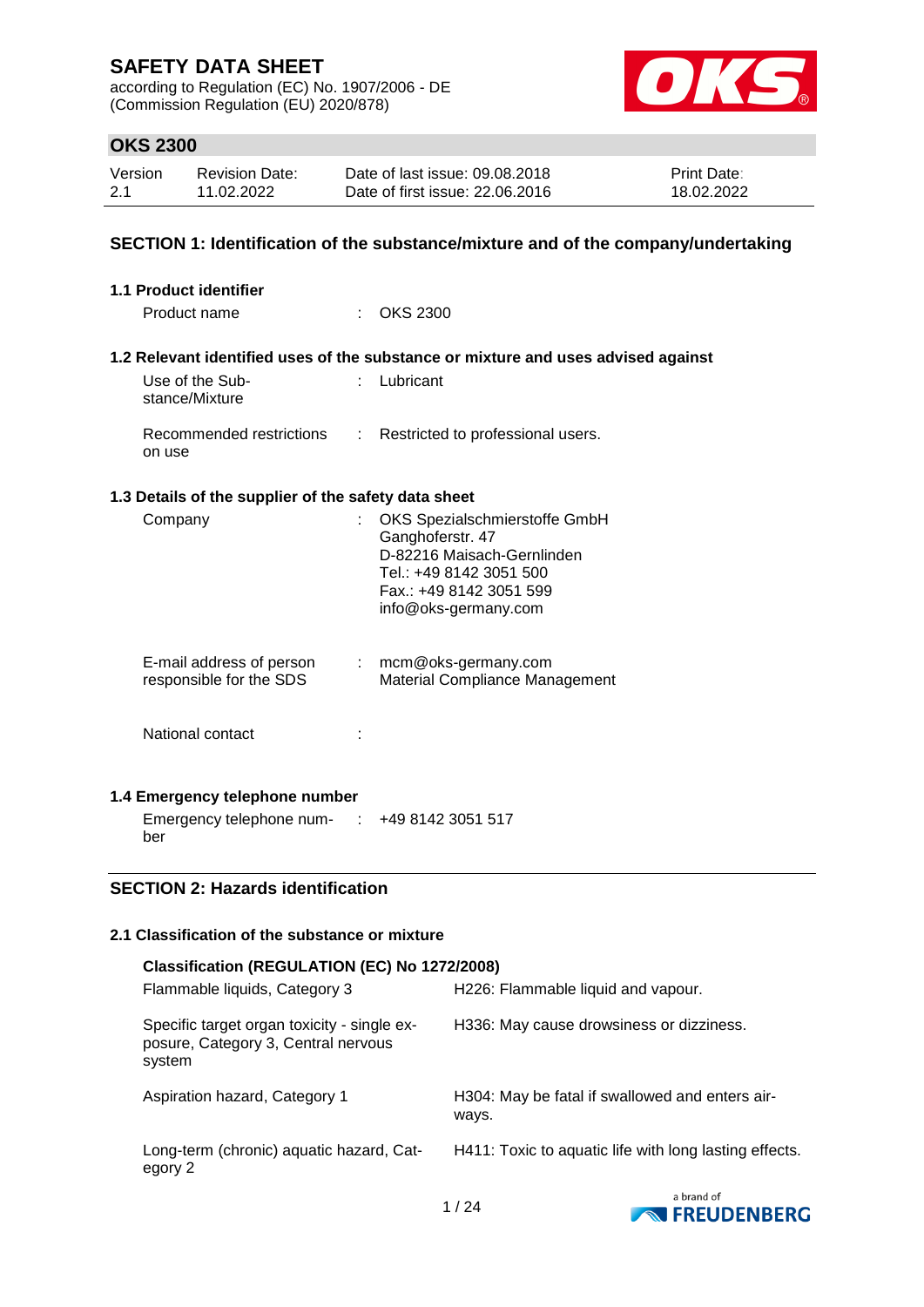according to Regulation (EC) No. 1907/2006 - DE (Commission Regulation (EU) 2020/878)



### **OKS 2300**

| Version | Revision Date: | Date of last issue: 09.08.2018  | <b>Print Date:</b> |
|---------|----------------|---------------------------------|--------------------|
| -2.1    | 11.02.2022     | Date of first issue: 22,06,2016 | 18.02.2022         |

#### **2.2 Label elements**

| Labelling (REGULATION (EC) No 1272/2008)<br>Hazard pictograms |                          |                                                                                                      |
|---------------------------------------------------------------|--------------------------|------------------------------------------------------------------------------------------------------|
| Signal word                                                   | Danger                   |                                                                                                      |
| <b>Hazard statements</b>                                      | H <sub>226</sub><br>H304 | Flammable liquid and vapour.<br>May be fatal if swallowed and enters air-<br>ways.                   |
|                                                               | H336<br>H411             | May cause drowsiness or dizziness.<br>Toxic to aquatic life with long lasting effects.               |
| Supplemental Hazard<br><b>Statements</b>                      | <b>EUH066</b>            | Repeated exposure may cause skin<br>dryness or cracking.                                             |
| Precautionary statements                                      | <b>Prevention:</b>       |                                                                                                      |
|                                                               | P <sub>210</sub>         | Keep away from heat, hot surfaces, sparks,<br>open flames and other ignition sources. No<br>smoking. |
|                                                               | P273                     | Avoid release to the environment.                                                                    |
|                                                               | Response:                |                                                                                                      |
|                                                               | $P301 + P310$            | IF SWALLOWED: Immediately call a<br>POISON CENTER/ doctor.                                           |
|                                                               | P331                     | Do NOT induce vomiting.                                                                              |
|                                                               | P370 + P378              | In case of fire: Use alcohol-resistant foam,<br>carbon dioxide or water mist to extinguish.          |
|                                                               | P391                     | Collect spillage.                                                                                    |
|                                                               | Storage:                 |                                                                                                      |
|                                                               | $P403 + P235$            | Store in a well-ventilated place. Keep cool.                                                         |

#### **Hazardous components which must be listed on the label:**

Naphtha (petroleum), hydrotreated heavy; Low boiling point ydrogen treated naphtha

#### **Additional Labelling**

EUH208 Contains calcium bis(dinonylnaphthalenesulphonate); Benzenesulfonic acid, mono-C16-24-alkyl derivs., calcium salts. May produce an allergic reaction.

#### **2.3 Other hazards**

This substance/mixture contains no components considered to be either persistent, bioaccumulative and toxic (PBT), or very persistent and very bioaccumulative (vPvB) at levels of 0.1% or higher.

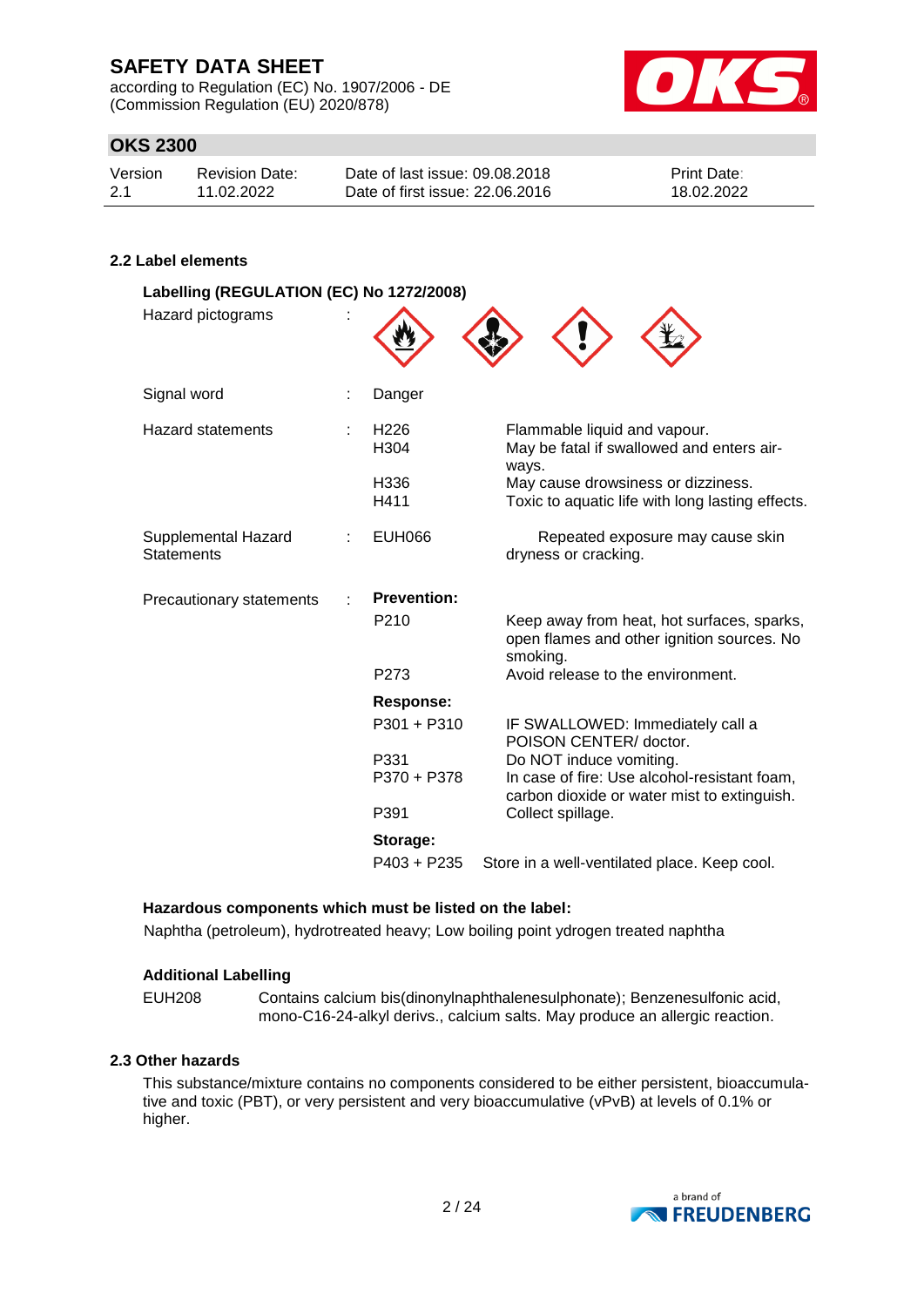according to Regulation (EC) No. 1907/2006 - DE (Commission Regulation (EU) 2020/878)



### **OKS 2300**

| Version | Revision Date: | Date of last issue: 09.08.2018  | <b>Print Date:</b> |
|---------|----------------|---------------------------------|--------------------|
| -2.1    | 11.02.2022     | Date of first issue: 22,06,2016 | 18.02.2022         |

Ecological information: The substance/mixture does not contain components considered to have endocrine disrupting properties according to REACH Article 57(f) or Commission Delegated regulation (EU) 2017/2100 or Commission Regulation (EU) 2018/605 at levels of 0.1% or higher.

Toxicological information: The substance/mixture does not contain components considered to have endocrine disrupting properties according to REACH Article 57(f) or Commission Delegated regulation (EU) 2017/2100 or Commission Regulation (EU) 2018/605 at levels of 0.1% or higher.

### **SECTION 3: Composition/information on ingredients**

#### **3.2 Mixtures**

Chemical nature : Solvent Wax

#### **Components**

| Chemical name                                                                                    | CAS-No.<br>EC-No.<br>Index-No.<br>Registration number | Classification                                                                              | specific concen-<br>tration limit<br>M-Factor<br><b>Notes</b><br>Acute toxicity<br>estimate | Concentration<br>(% w/w) |
|--------------------------------------------------------------------------------------------------|-------------------------------------------------------|---------------------------------------------------------------------------------------------|---------------------------------------------------------------------------------------------|--------------------------|
| Naphtha (petroleum),<br>hydrotreated heavy;<br>Low boiling point<br>ydrogen treated naph-<br>tha | 64742-48-9<br>265-150-3<br>649-327-00-6               | Flam. Liq.3; H226<br><b>STOT SE3; H336</b><br>Asp. Tox.1; H304<br>Aquatic Chronic2;<br>H411 | Note P                                                                                      | $>= 70 - 90$             |
| calcium<br>bis(dinonylnaphthalen<br>esulphonate)                                                 | 57855-77-3<br>260-991-2                               | Skin Irrit.2; H315<br>Eye Irrit.2; H319<br>Skin Sens.1; H317                                |                                                                                             | $>= 0,1 - 1$             |
| Benzenesulfonic acid,<br>mono-C16-24-alkyl<br>derivs., calcium salts                             | 70024-69-0<br>274-263-7<br>01-2119492616-28-<br>XXXX  | Skin Sens.1B;<br>H317                                                                       | $>= 10 %$<br>Skin Sens.1B,                                                                  | $>= 0,1 - 1$             |

For explanation of abbreviations see section 16.

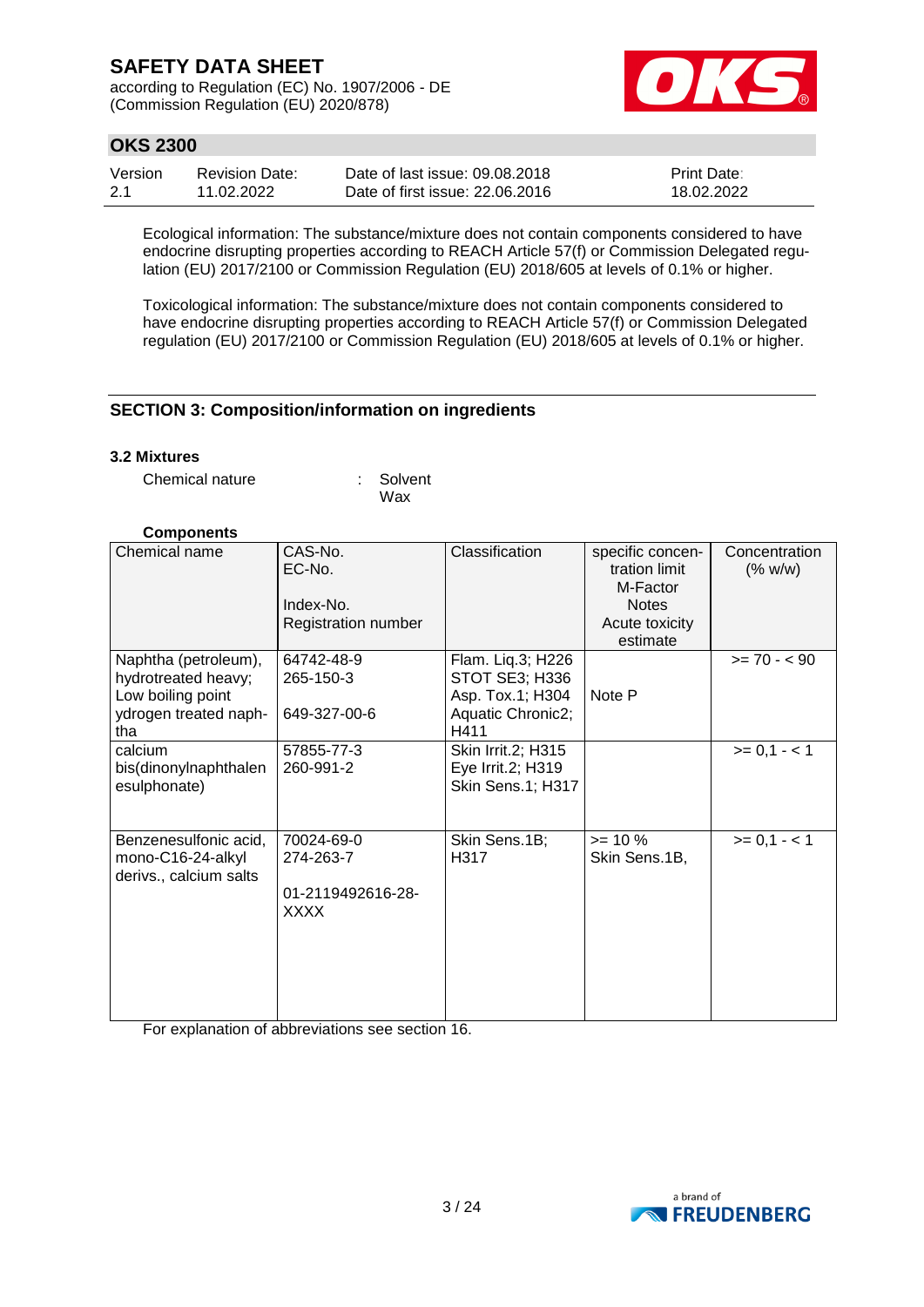according to Regulation (EC) No. 1907/2006 - DE (Commission Regulation (EU) 2020/878)



### **OKS 2300**

| Version | <b>Revision Date:</b> | Date of last issue: 09.08.2018  | <b>Print Date:</b> |
|---------|-----------------------|---------------------------------|--------------------|
| 2.1     | 11.02.2022            | Date of first issue: 22,06,2016 | 18.02.2022         |

#### **SECTION 4: First aid measures**

### **4.1 Description of first aid measures** If inhaled  $\blacksquare$  : Call a physician or poison control centre immediately. Remove person to fresh air. If signs/symptoms continue, get medical attention. Keep patient warm and at rest. If unconscious, place in recovery position and seek medical advice. Keep respiratory tract clear. If breathing is irregular or stopped, administer artificial respiration. In case of skin contact : Take off all contaminated clothing immediately. Get medical attention immediately if irritation develops and persists. Wash clothing before reuse. Thoroughly clean shoes before reuse. Wash skin thoroughly with soap and water or use recognized skin cleanser. In case of eye contact : Rinse immediately with plenty of water, also under the eyelids, for at least 10 minutes. Seek medical advice. If swallowed : Move the victim to fresh air. If accidentally swallowed obtain immediate medical attention. If unconscious, place in recovery position and seek medical advice. Keep respiratory tract clear. Do NOT induce vomiting. Rinse mouth with water. Never give anything by mouth to an unconscious person. Aspiration hazard if swallowed - can enter lungs and cause damage. **4.2 Most important symptoms and effects, both acute and delayed**

| Symptoms     | Inhalation may provoke the following symptoms:<br>Unconsciousness<br><b>Dizziness</b><br><b>Drowsiness</b><br>Headache<br>Nausea<br><b>Tiredness</b><br>Skin contact may provoke the following symptoms:<br>Erythema<br>Allergic appearance |
|--------------|---------------------------------------------------------------------------------------------------------------------------------------------------------------------------------------------------------------------------------------------|
|              | Aspiration may cause pulmonary oedema and pneumonitis.                                                                                                                                                                                      |
| <b>Risks</b> | Central nervous system depression                                                                                                                                                                                                           |

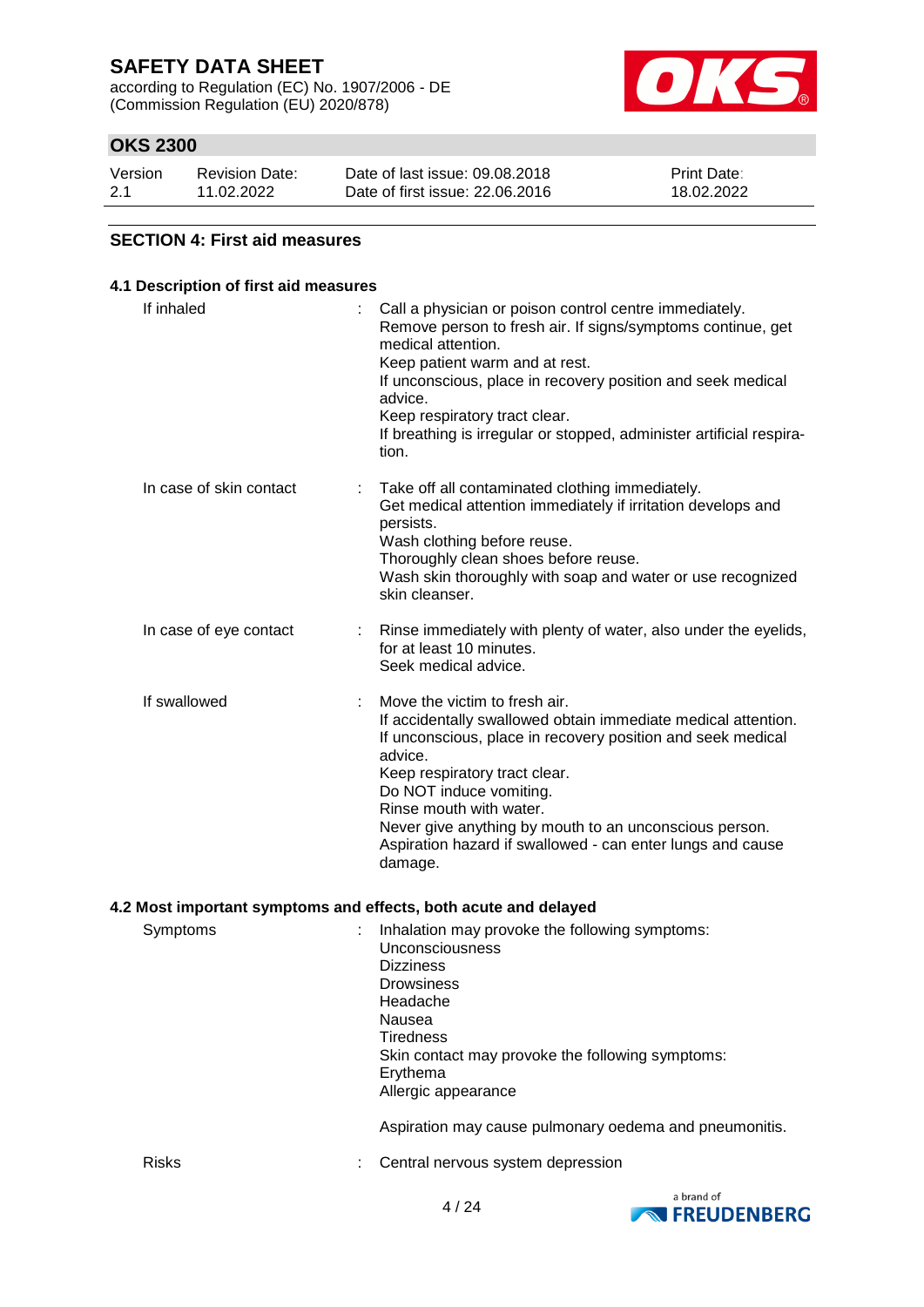according to Regulation (EC) No. 1907/2006 - DE (Commission Regulation (EU) 2020/878)



|                                                                                                                                                              | <b>OKS 2300</b>                                           |   |                                                                                                                                                                                            |                           |  |  |  |
|--------------------------------------------------------------------------------------------------------------------------------------------------------------|-----------------------------------------------------------|---|--------------------------------------------------------------------------------------------------------------------------------------------------------------------------------------------|---------------------------|--|--|--|
| Version<br>2.1                                                                                                                                               | <b>Revision Date:</b><br>11.02.2022                       |   | Date of last issue: 09.08.2018<br>Date of first issue: 22.06.2016                                                                                                                          | Print Date:<br>18.02.2022 |  |  |  |
|                                                                                                                                                              |                                                           |   | Can be absorbed through skin.<br>Risk of product entering the lungs on vomiting after ingestion.<br>Health injuries may be delayed.<br>May cause an allergic skin reaction.                |                           |  |  |  |
|                                                                                                                                                              |                                                           |   | 4.3 Indication of any immediate medical attention and special treatment needed                                                                                                             |                           |  |  |  |
| Treatment<br>The first aid procedure should be established in consultation<br>with the doctor responsible for industrial medicine.<br>Treat symptomatically. |                                                           |   |                                                                                                                                                                                            |                           |  |  |  |
|                                                                                                                                                              | <b>SECTION 5: Firefighting measures</b>                   |   |                                                                                                                                                                                            |                           |  |  |  |
|                                                                                                                                                              | 5.1 Extinguishing media                                   |   |                                                                                                                                                                                            |                           |  |  |  |
|                                                                                                                                                              | Suitable extinguishing media                              | ÷ | Use water spray, alcohol-resistant foam, dry chemical or car-<br>bon dioxide.                                                                                                              |                           |  |  |  |
|                                                                                                                                                              | Unsuitable extinguishing<br>media                         |   | High volume water jet                                                                                                                                                                      |                           |  |  |  |
|                                                                                                                                                              | 5.2 Special hazards arising from the substance or mixture |   |                                                                                                                                                                                            |                           |  |  |  |
|                                                                                                                                                              | Specific hazards during fire-<br>fighting                 |   | Do not let product enter drains.<br>Container may explode if heated.<br>Beware of vapours accumulating to form explosive concentra-<br>tions. Vapours can accumulate in low areas.         |                           |  |  |  |
|                                                                                                                                                              | Hazardous combustion prod- : Carbon oxides<br>ucts        |   |                                                                                                                                                                                            |                           |  |  |  |
|                                                                                                                                                              | 5.3 Advice for firefighters                               |   |                                                                                                                                                                                            |                           |  |  |  |
|                                                                                                                                                              | Special protective equipment<br>for firefighters          |   | In the event of fire, wear self-contained breathing apparatus.<br>Use personal protective equipment. Exposure to decomposi-<br>tion products may be a hazard to health.                    |                           |  |  |  |
|                                                                                                                                                              | Further information                                       |   | Standard procedure for chemical fires.<br>Collect contaminated fire extinguishing water separately. This<br>must not be discharged into drains.<br>Cool containers/tanks with water spray. |                           |  |  |  |

### **SECTION 6: Accidental release measures**

### **6.1 Personal precautions, protective equipment and emergency procedures**

| Personal precautions | : Evacuate personnel to safe areas.<br>Use personal protective equipment.<br>Ensure adequate ventilation. |
|----------------------|-----------------------------------------------------------------------------------------------------------|
|                      | Remove all sources of ignition.                                                                           |
|                      | Do not breathe vapours or spray mist.                                                                     |

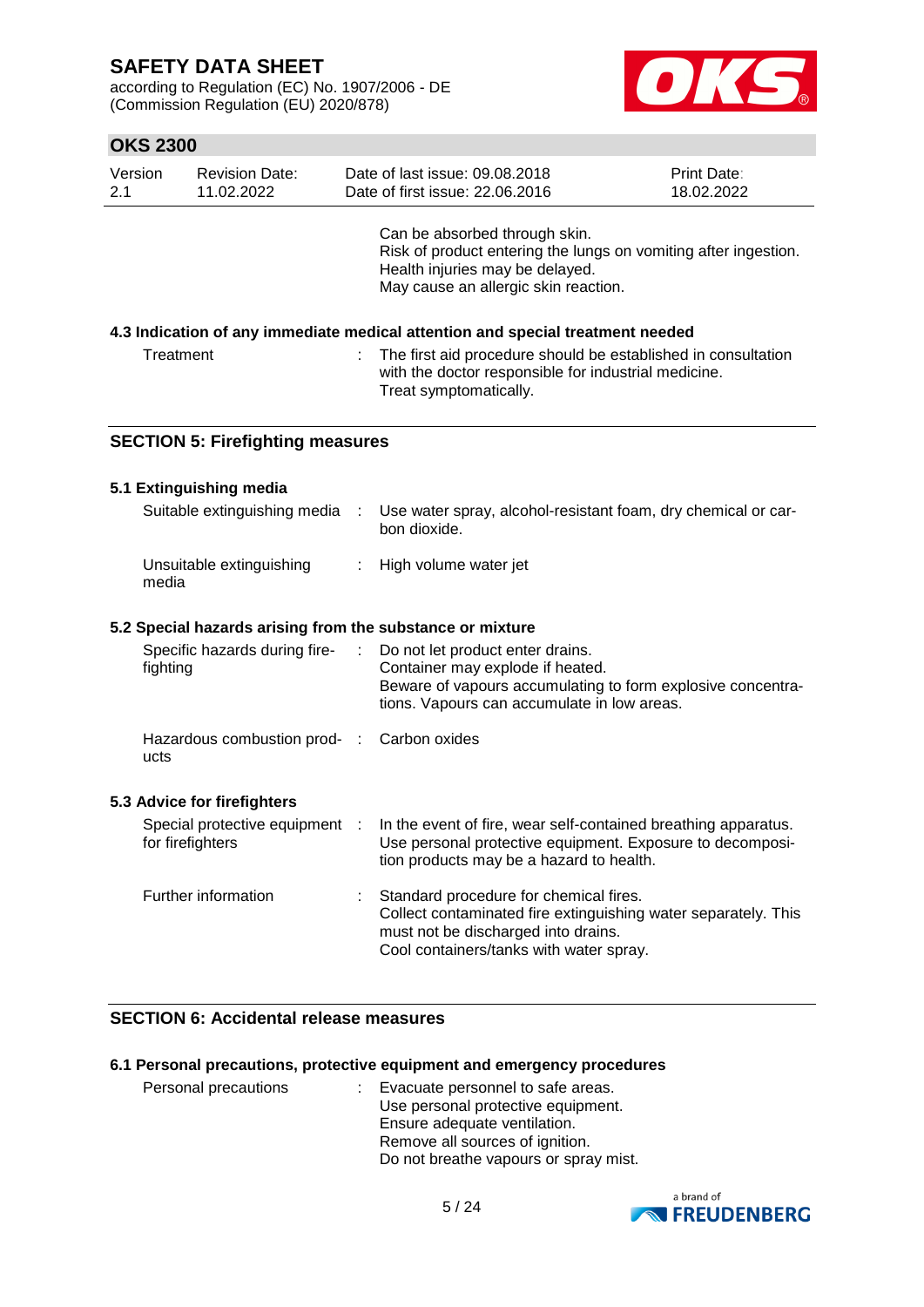according to Regulation (EC) No. 1907/2006 - DE (Commission Regulation (EU) 2020/878)



### **OKS 2300**

| Version<br>2.1            | <b>Revision Date:</b><br>11.02.2022  | Date of last issue: 09.08.2018<br>Date of first issue: 22.06.2016                                                                                                                                                                                                                    | Print Date:<br>18.02.2022 |
|---------------------------|--------------------------------------|--------------------------------------------------------------------------------------------------------------------------------------------------------------------------------------------------------------------------------------------------------------------------------------|---------------------------|
|                           |                                      | Do not breathe dust/ fume/ gas/ mist/ vapours/ spray.<br>Refer to protective measures listed in sections 7 and 8.                                                                                                                                                                    |                           |
|                           | <b>6.2 Environmental precautions</b> |                                                                                                                                                                                                                                                                                      |                           |
| Environmental precautions |                                      | Do not allow contact with soil, surface or ground water.<br>Prevent further leakage or spillage if safe to do so.<br>If the product contaminates rivers and lakes or drains inform<br>respective authorities.                                                                        |                           |
|                           |                                      | 6.3 Methods and material for containment and cleaning up                                                                                                                                                                                                                             |                           |
| Methods for cleaning up   |                                      | : Contain spillage, and then collect with non-combustible ab-<br>sorbent material, (e.g. sand, earth, diatomaceous earth, ver-<br>miculite) and place in container for disposal according to local<br>/ national regulations (see section 13).<br>Non-sparking tools should be used. |                           |

### **6.4 Reference to other sections**

For personal protection see section 8.

### **SECTION 7: Handling and storage**

#### **7.1 Precautions for safe handling**

| Advice on safe handling | : Use only in an area containing explosion proof equipment.<br>Do not use in areas without adequate ventilation.<br>Do not breathe vapours or spray mist.<br>In case of insufficient ventilation, wear suitable respiratory<br>equipment.<br>Avoid contact with skin and eyes.<br>For personal protection see section 8.<br>Keep away from fire, sparks and heated surfaces.<br>Persons with a history of skin sensitisation problems or asth-<br>ma, allergies, chronic or recurrent respiratory disease should<br>not be employed in any process in which this mixture is being<br>used.<br>Smoking, eating and drinking should be prohibited in the ap-<br>plication area.<br>Wash hands and face before breaks and immediately after<br>handling the product.<br>Ensure all equipment is electrically grounded before beginning<br>transfer operations.<br>Do not get in eyes or mouth or on skin.<br>Do not get on skin or clothing.<br>Do not ingest.<br>Do not use sparking tools.<br>Do not enter areas where used or stored until adequately ven-<br>tilated.<br>Do not repack.<br>Do not re-use empty containers.<br>These safety instructions also apply to empty packaging which |
|-------------------------|----------------------------------------------------------------------------------------------------------------------------------------------------------------------------------------------------------------------------------------------------------------------------------------------------------------------------------------------------------------------------------------------------------------------------------------------------------------------------------------------------------------------------------------------------------------------------------------------------------------------------------------------------------------------------------------------------------------------------------------------------------------------------------------------------------------------------------------------------------------------------------------------------------------------------------------------------------------------------------------------------------------------------------------------------------------------------------------------------------------------------------------------------------------------------------------------|
|                         |                                                                                                                                                                                                                                                                                                                                                                                                                                                                                                                                                                                                                                                                                                                                                                                                                                                                                                                                                                                                                                                                                                                                                                                              |

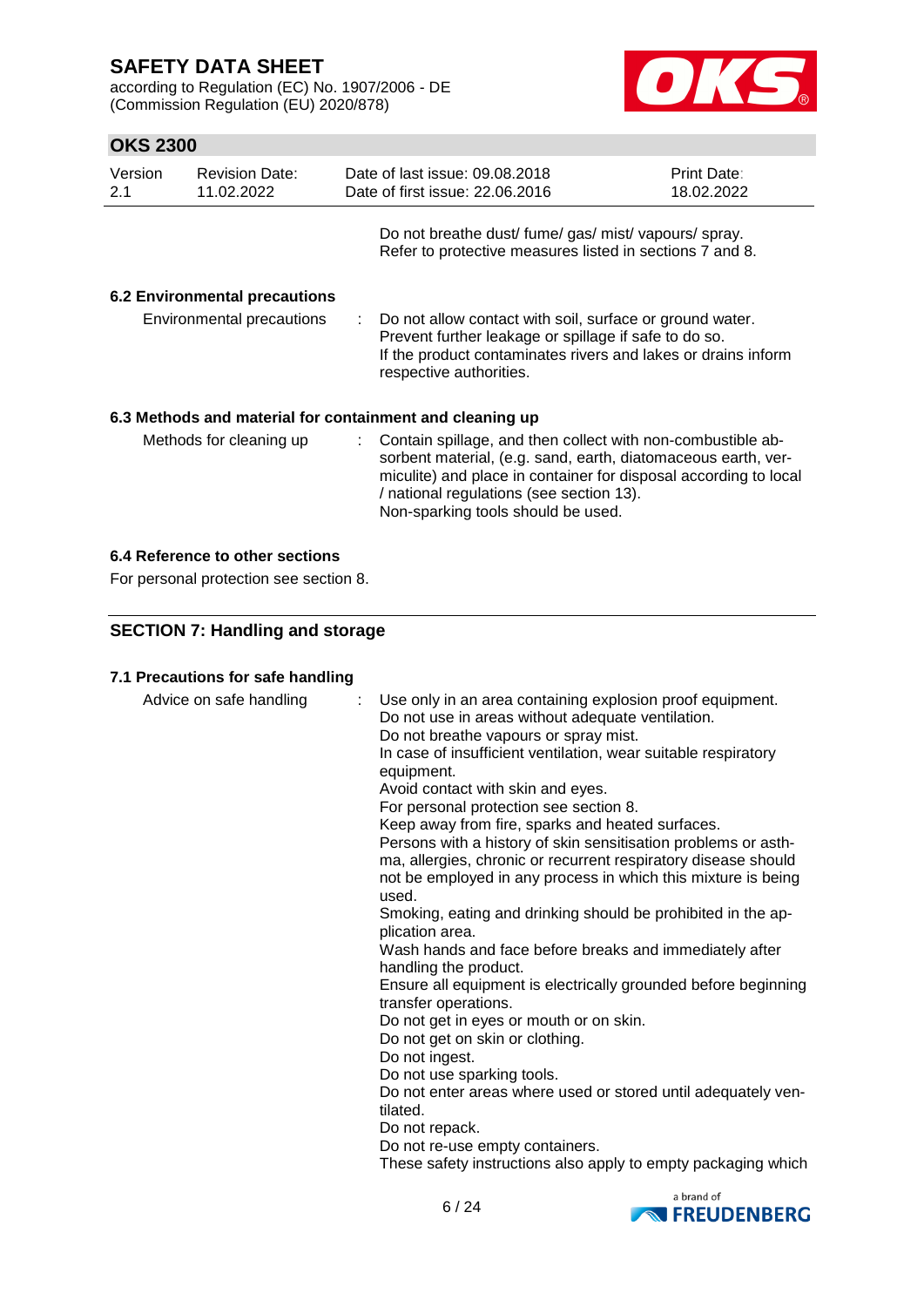according to Regulation (EC) No. 1907/2006 - DE (Commission Regulation (EU) 2020/878)



### **OKS 2300**

| Version<br>2.1 |                                                                  | <b>Revision Date:</b><br>11.02.2022                |            | Date of last issue: 09.08.2018<br>Date of first issue: 22.06.2016                                                                                                                                                                                                                                                                                                                                                                                        | Print Date:<br>18.02.2022 |  |
|----------------|------------------------------------------------------------------|----------------------------------------------------|------------|----------------------------------------------------------------------------------------------------------------------------------------------------------------------------------------------------------------------------------------------------------------------------------------------------------------------------------------------------------------------------------------------------------------------------------------------------------|---------------------------|--|
|                |                                                                  |                                                    |            | may still contain product residues.<br>Keep container closed when not in use.                                                                                                                                                                                                                                                                                                                                                                            |                           |  |
|                |                                                                  | Advice on protection against<br>fire and explosion | $\sim 100$ | Keep away from heat and sources of ignition.                                                                                                                                                                                                                                                                                                                                                                                                             |                           |  |
|                |                                                                  | Hygiene measures                                   |            | : Wash face, hands and any exposed skin thoroughly after<br>handling.                                                                                                                                                                                                                                                                                                                                                                                    |                           |  |
|                | 7.2 Conditions for safe storage, including any incompatibilities |                                                    |            |                                                                                                                                                                                                                                                                                                                                                                                                                                                          |                           |  |
|                |                                                                  | Requirements for storage<br>areas and containers   |            | Store in original container. Keep container closed when not in<br>use. Keep in a cool place away from oxidizing agents. Keep in<br>a dry, cool and well-ventilated place. Do not store together<br>with oxidizing and self-igniting products. Containers which are<br>opened must be carefully resealed and kept upright to prevent<br>leakage. Store in accordance with the particular national regu-<br>lations. Keep in properly labelled containers. |                           |  |
|                |                                                                  | Storage class (TRGS 510)                           | ÷.         | 3, Flammable liquids                                                                                                                                                                                                                                                                                                                                                                                                                                     |                           |  |
|                |                                                                  | 7.3 Specific end use(s)<br>Specific use(s)         |            | Specific instructions for handling, not required.                                                                                                                                                                                                                                                                                                                                                                                                        |                           |  |

### **SECTION 8: Exposure controls/personal protection**

#### **8.1 Control parameters**

#### **Occupational Exposure Limits**

| Components                                                                                       | CAS-No.                                                                    | Value type (Form<br>of exposure) | Control parameters | <b>Basis</b>                         |  |
|--------------------------------------------------------------------------------------------------|----------------------------------------------------------------------------|----------------------------------|--------------------|--------------------------------------|--|
| Naphtha (petrole-<br>um), hydrotreated<br>heavy; Low boiling<br>point ydrogen<br>treated naphtha | 64742-48-9                                                                 | AGW                              | $300$ mg/m $3$     | DE TRGS<br>900<br>$(2017 - 11 - 30)$ |  |
|                                                                                                  | Peak-limit: excursion factor (category): 2;(II)                            |                                  |                    |                                      |  |
|                                                                                                  | Further information: Group exposure limit for hydrocarbon solvent mixtures |                                  |                    |                                      |  |

#### **Derived No Effect Level (DNEL) according to Regulation (EC) No. 1907/2006:**

| Substance name                                   | End Use        | Exposure routes | Potential health ef-<br>fects | Value                   |
|--------------------------------------------------|----------------|-----------------|-------------------------------|-------------------------|
| calcium<br>bis(dinonylnaphthalen<br>esulphonate) | <b>Workers</b> | Inhalation      | Long-term systemic<br>effects | $2,23 \,\mathrm{mg/m3}$ |
|                                                  | <b>Workers</b> | Skin contact    | Long-term systemic<br>effects | $0,32$ mg/kg            |

#### **Predicted No Effect Concentration (PNEC) according to Regulation (EC) No. 1907/2006:**

Substance name Environmental Compartment Value



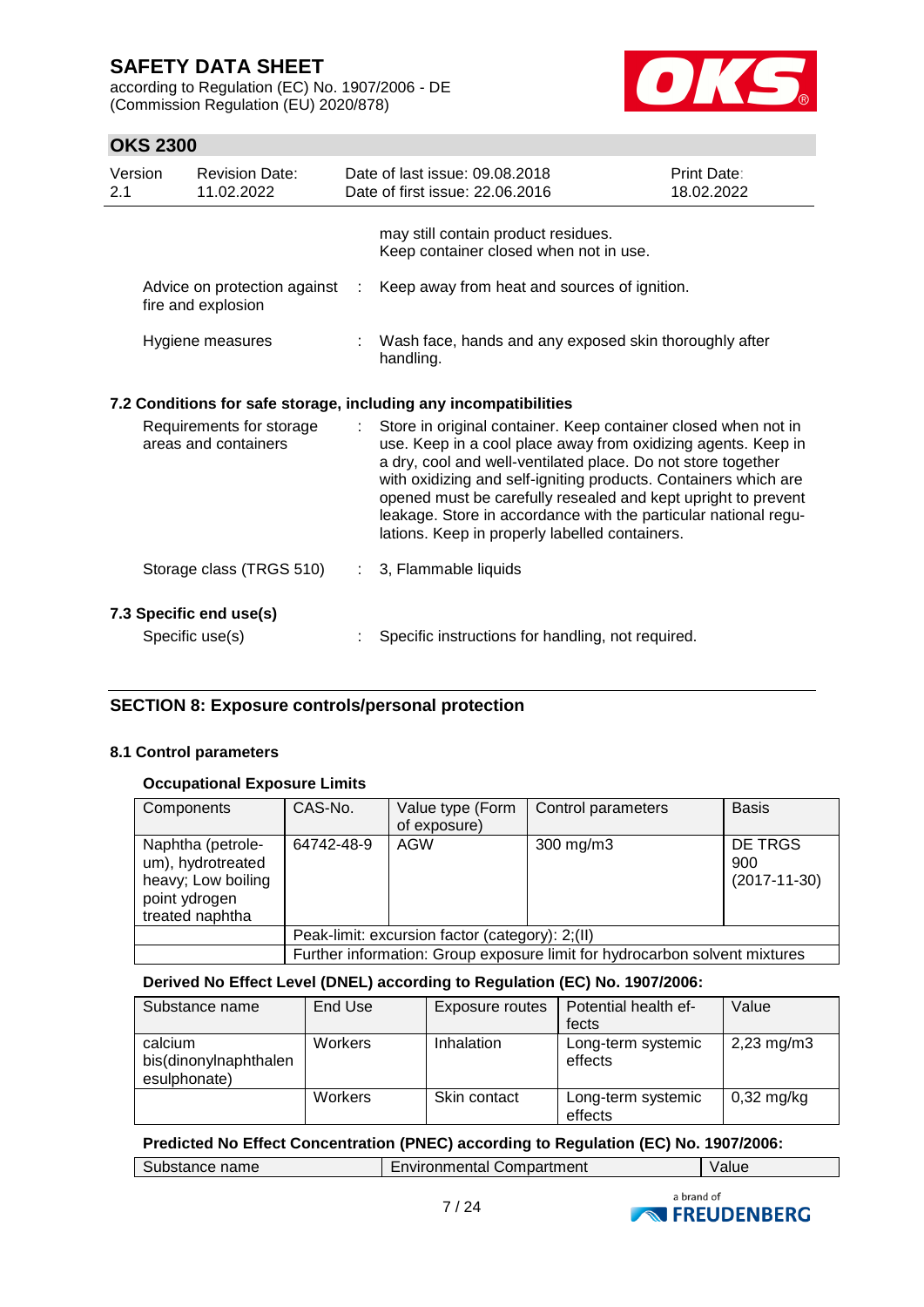according to Regulation (EC) No. 1907/2006 - DE (Commission Regulation (EU) 2020/878)



### **OKS 2300**

| Version | <b>Revision Date:</b> | Date of last issue: 09.08.2018  | <b>Print Date:</b> |
|---------|-----------------------|---------------------------------|--------------------|
| -2.1    | 11.02.2022            | Date of first issue: 22.06.2016 | 18.02.2022         |

| calcium<br>bis(dinonylnaphthalenesulphonat<br>e) | Fresh water                                               | $0,27 \text{ mg/l}$  |
|--------------------------------------------------|-----------------------------------------------------------|----------------------|
|                                                  | Marine water                                              | $0,027 \text{ mg/l}$ |
|                                                  | Intermittent use/release                                  | $2,7$ mg/l           |
|                                                  | Microbiological Activity in Sewage Treat-<br>ment Systems | $10$ mg/l            |
|                                                  | Fresh water sediment                                      | 4,69 mg/kg           |
|                                                  | Marine sediment                                           | $0,469$ mg/kg        |
|                                                  | Soil                                                      | $0,936$ mg/kg        |

#### **8.2 Exposure controls**

#### **Engineering measures**

Use only in an area equipped with explosion proof exhaust ventilation. Handle only in a place equipped with local exhaust (or other appropriate exhaust).

| Personal protective equipment                                         |                                                                                                                                                                                                                                                                                                                                             |  |  |  |  |  |
|-----------------------------------------------------------------------|---------------------------------------------------------------------------------------------------------------------------------------------------------------------------------------------------------------------------------------------------------------------------------------------------------------------------------------------|--|--|--|--|--|
| Eye protection                                                        | Safety glasses with side-shields                                                                                                                                                                                                                                                                                                            |  |  |  |  |  |
| Hand protection<br>Material<br>Break through time<br>Protective index | Nitrile rubber<br>$:$ > 10 min<br>: Class 1                                                                                                                                                                                                                                                                                                 |  |  |  |  |  |
| <b>Remarks</b>                                                        | Wear protective gloves. The break through time depends<br>amongst other things on the material, the thickness and the<br>type of glove and therefore has to be measured for each<br>case.<br>The selected protective gloves have to satisfy the specifica-<br>tions of Regulation (EU) 2016/425 and the standard EN 374<br>derived from it. |  |  |  |  |  |
| Respiratory protection<br>÷                                           | Use respiratory protection unless adequate local exhaust<br>ventilation is provided or exposure assessment demonstrates<br>that exposures are within recommended exposure guidelines.                                                                                                                                                       |  |  |  |  |  |
| Filter type<br>÷.                                                     | Filter type A-P                                                                                                                                                                                                                                                                                                                             |  |  |  |  |  |
| Protective measures<br>÷.                                             | The type of protective equipment must be selected according<br>to the concentration and amount of the dangerous substance<br>at the specific workplace.<br>Choose body protection in relation to its type, to the concen-<br>tration and amount of dangerous substances, and to the spe-<br>cific work-place.                               |  |  |  |  |  |

### **SECTION 9: Physical and chemical properties**

### **9.1 Information on basic physical and chemical properties**

Physical state : liquid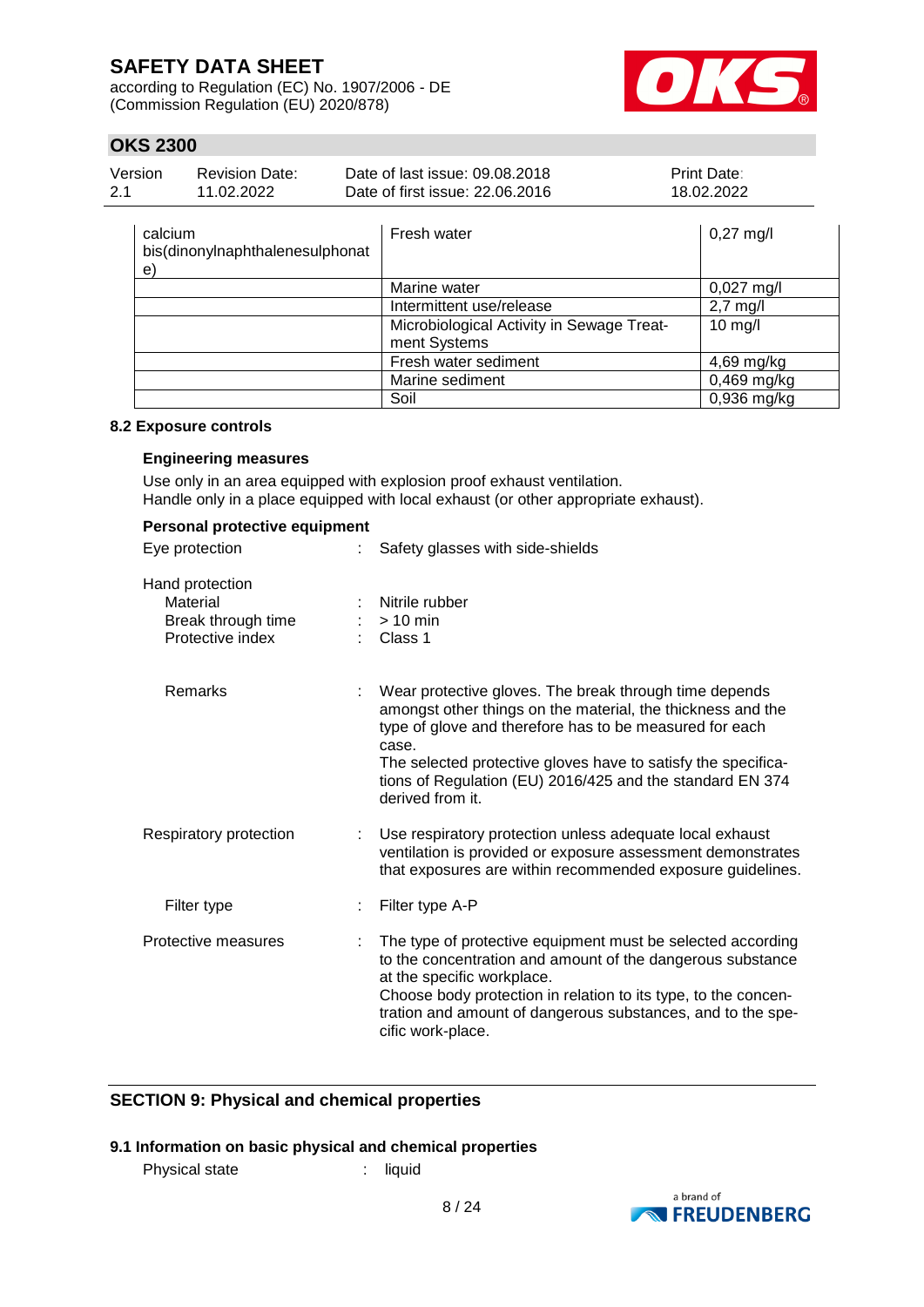according to Regulation (EC) No. 1907/2006 - DE (Commission Regulation (EU) 2020/878)



| Version<br>2.1 |             | <b>Revision Date:</b><br>11.02.2022                 |             | Date of last issue: 09.08.2018<br>Date of first issue: 22.06.2016   | Print Date:<br>18.02.2022 |
|----------------|-------------|-----------------------------------------------------|-------------|---------------------------------------------------------------------|---------------------------|
|                |             |                                                     |             |                                                                     |                           |
|                | Colour      |                                                     |             | green                                                               |                           |
|                | Odour       |                                                     |             | hydrocarbon-like                                                    |                           |
|                |             | <b>Odour Threshold</b>                              |             | No data available                                                   |                           |
|                |             |                                                     |             |                                                                     |                           |
|                |             | Melting point/range                                 |             | No data available                                                   |                           |
|                |             | Boiling point/boiling range                         | ÷           | 193 °C                                                              |                           |
|                |             | Flammability (solid, gas)                           |             | Not applicable                                                      |                           |
|                |             | Upper explosion limit / Upper<br>flammability limit | $\sim 10^7$ | 6,0 %(V)                                                            |                           |
|                |             | Lower explosion limit / Lower<br>flammability limit | $\sim 10$   | $0,7\%$ (V)                                                         |                           |
|                | Flash point |                                                     |             | 45 °C                                                               |                           |
|                |             | Auto-ignition temperature                           |             | No data available                                                   |                           |
|                | ture        | Decomposition temperature<br>Decomposition tempera- | ÷.          | No data available                                                   |                           |
|                | pH          |                                                     | ÷           | Not applicable<br>substance/mixture is non-polar/aprotic            |                           |
|                | Viscosity   |                                                     |             |                                                                     |                           |
|                |             | Viscosity, dynamic                                  |             | No data available                                                   |                           |
|                |             | Viscosity, kinematic                                |             | : 17,1 mm2/s (40 $^{\circ}$ C)                                      |                           |
|                |             | Solubility(ies)<br>Water solubility                 | ÷           | immiscible                                                          |                           |
|                |             | Solubility in other solvents                        | ÷.          | No data available                                                   |                           |
|                |             | Partition coefficient: n-<br>octanol/water          |             | No data available                                                   |                           |
|                |             | Vapour pressure                                     |             | $\leq$ 1.100 hPa (20 °C)                                            |                           |
|                |             | Relative density                                    |             | 0,8(20 °C)<br>Reference substance: Water<br>The value is calculated |                           |

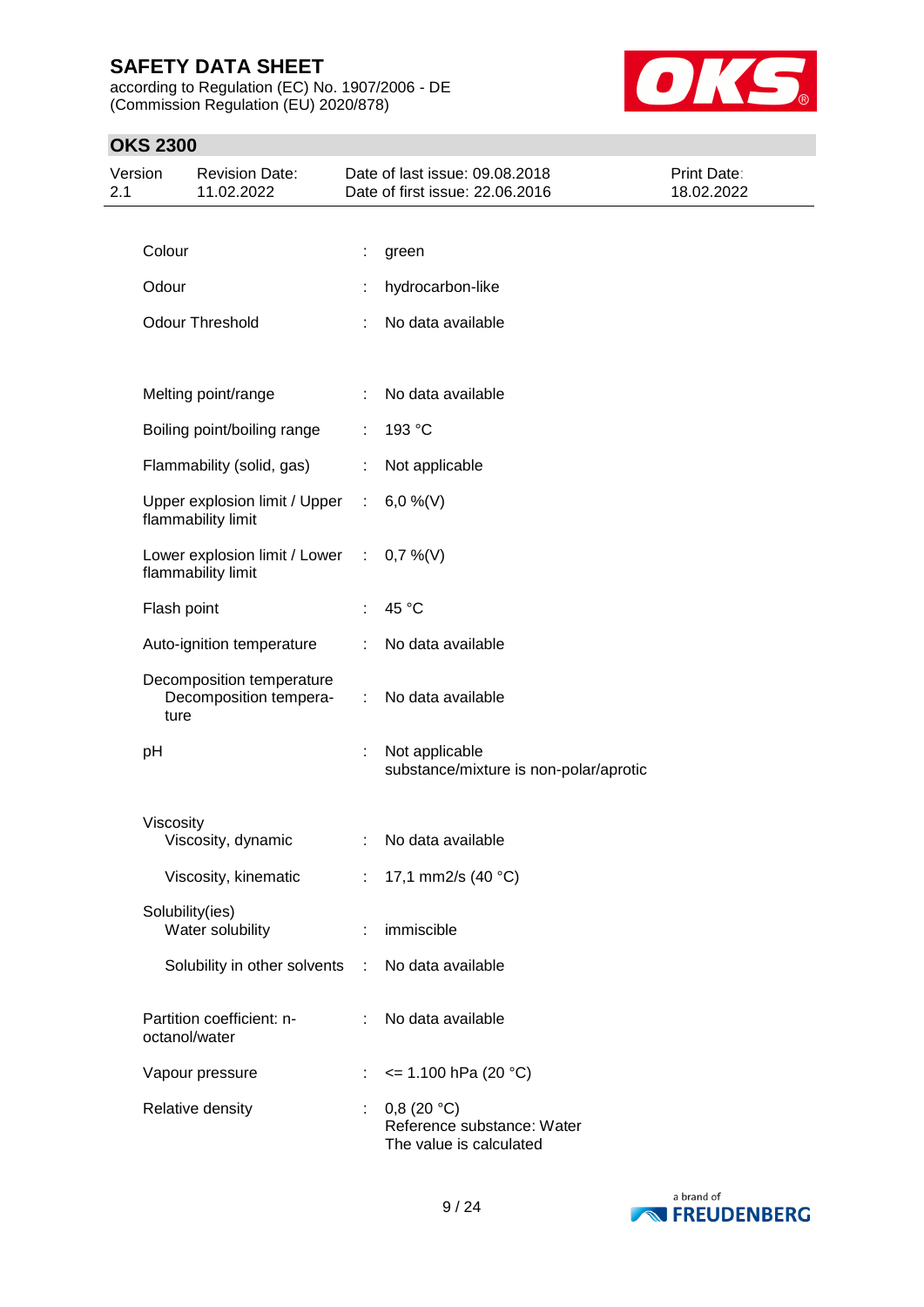according to Regulation (EC) No. 1907/2006 - DE (Commission Regulation (EU) 2020/878)



### **OKS 2300**

| Version<br>2.1          | <b>Revision Date:</b><br>11.02.2022        |    | Date of last issue: 09.08.2018<br>Date of first issue: 22.06.2016 | Print Date:<br>18.02.2022 |
|-------------------------|--------------------------------------------|----|-------------------------------------------------------------------|---------------------------|
|                         | Density                                    | t. | $0,80$ g/cm3<br>(20 °C)                                           |                           |
|                         | <b>Bulk density</b>                        | ÷  | No data available                                                 |                           |
| Relative vapour density |                                            | ÷  | No data available                                                 |                           |
|                         | 9.2 Other information<br><b>Explosives</b> | t  | Not explosive                                                     |                           |
|                         | Oxidizing properties                       | ÷  | No data available                                                 |                           |
|                         | Self-ignition                              | ÷  | No data available                                                 |                           |
|                         | Evaporation rate                           | ÷  | No data available                                                 |                           |
|                         | Sublimation point                          | ÷  | No data available                                                 |                           |

### **SECTION 10: Stability and reactivity**

#### **10.1 Reactivity**

No hazards to be specially mentioned.

#### **10.2 Chemical stability**

Stable under normal conditions.

| 10.3 Possibility of hazardous reactions |  |                                                               |  |  |  |  |
|-----------------------------------------|--|---------------------------------------------------------------|--|--|--|--|
| Hazardous reactions                     |  | : No dangerous reaction known under conditions of normal use. |  |  |  |  |
|                                         |  |                                                               |  |  |  |  |

#### **10.4 Conditions to avoid**

Conditions to avoid : Heat, flames and sparks. Strong sunlight for prolonged periods.

#### **10.5 Incompatible materials**

Materials to avoid : Oxidizing agents

### **10.6 Hazardous decomposition products**

No decomposition if stored and applied as directed.

#### **SECTION 11: Toxicological information**

#### **11.1 Information on hazard classes as defined in Regulation (EC) No 1272/2008**

**Acute toxicity**

#### **Product:**

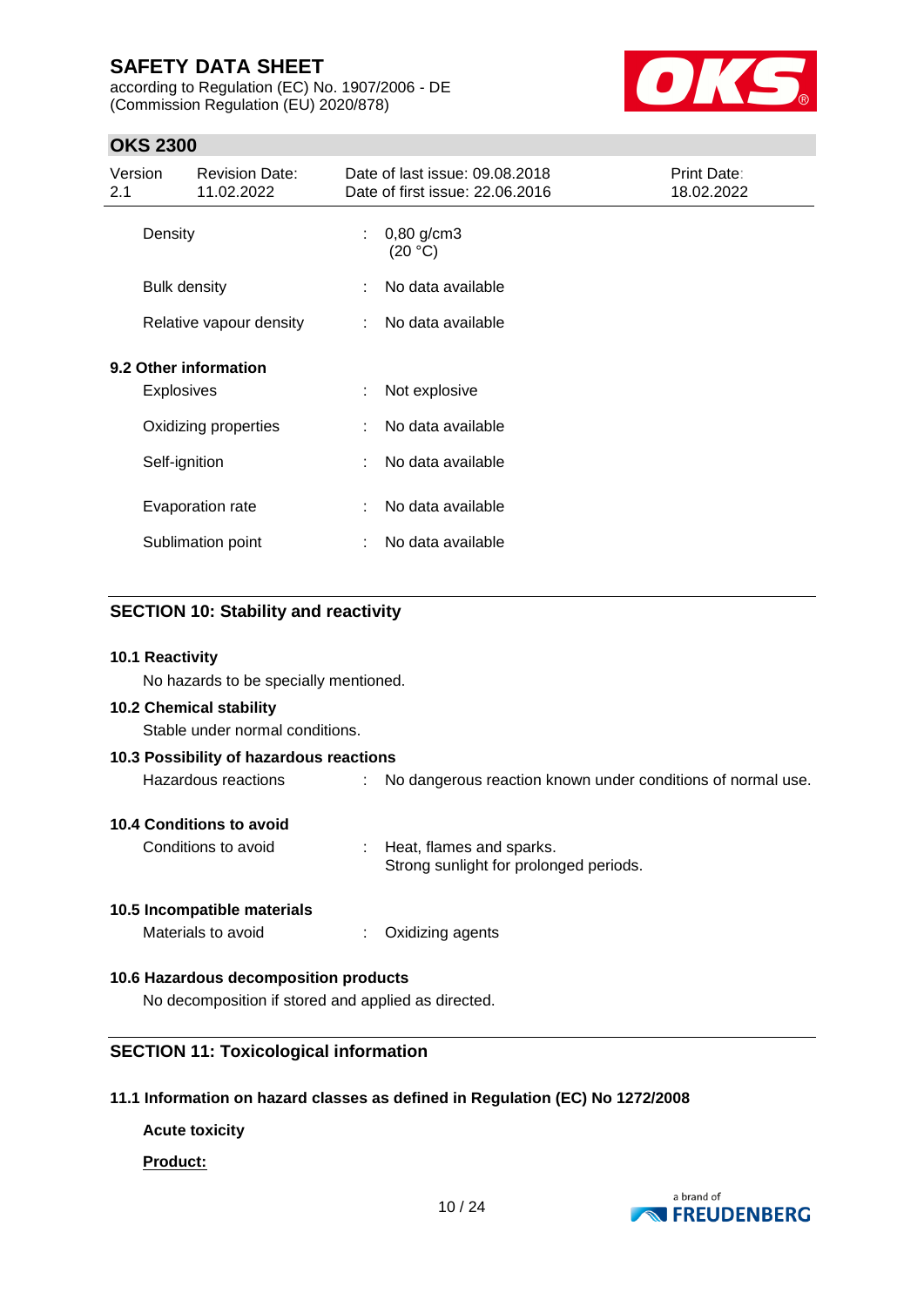according to Regulation (EC) No. 1907/2006 - DE (Commission Regulation (EU) 2020/878)



| Version<br>2.1 | <b>Revision Date:</b><br>11.02.2022                                                 |    | Date of last issue: 09.08.2018<br>Date of first issue: 22.06.2016                                                                                                                                  | <b>Print Date:</b><br>18.02.2022 |
|----------------|-------------------------------------------------------------------------------------|----|----------------------------------------------------------------------------------------------------------------------------------------------------------------------------------------------------|----------------------------------|
|                | Acute oral toxicity                                                                 |    | Remarks: Effects due to ingestion may include:                                                                                                                                                     |                                  |
|                |                                                                                     |    | Symptoms: Central nervous system depression                                                                                                                                                        |                                  |
|                | Acute inhalation toxicity                                                           |    | Remarks: Respiration of solvent vapour may cause dizziness.<br>Irritating to respiratory system.                                                                                                   |                                  |
|                |                                                                                     |    | Symptoms: Inhalation may provoke the following symptoms:,<br>Local irritation, Respiratory disorders, Dizziness, Drowsiness,<br>Vomiting, Fatigue, Vertigo, Central nervous system depres-<br>sion |                                  |
|                | Acute dermal toxicity                                                               | t. | Remarks: Prolonged or repeated skin contact with liquid may<br>cause defatting resulting in drying, redness and possible blis-<br>tering.                                                          |                                  |
|                |                                                                                     |    | Symptoms: Redness, Local irritation, Skin disorders                                                                                                                                                |                                  |
|                | Components:                                                                         |    |                                                                                                                                                                                                    |                                  |
|                | Naphtha (petroleum), hydrotreated heavy; Low boiling point ydrogen treated naphtha: |    |                                                                                                                                                                                                    |                                  |
|                | Acute inhalation toxicity                                                           |    | Assessment: The substance or mixture is classified as specific<br>target organ toxicant, single exposure, category 3 with narcot-<br>ic effects.                                                   |                                  |
|                | calcium bis(dinonylnaphthalenesulphonate):                                          |    |                                                                                                                                                                                                    |                                  |
|                | Acute oral toxicity                                                                 | ÷. | LD50 (Rat): $> 5.000$ mg/kg                                                                                                                                                                        |                                  |
|                | Acute dermal toxicity                                                               | ÷. | LD50 (Rabbit): > 20.000 mg/kg                                                                                                                                                                      |                                  |
|                |                                                                                     |    | Benzenesulfonic acid, mono-C16-24-alkyl derivs., calcium salts:                                                                                                                                    |                                  |
|                | Acute oral toxicity                                                                 |    | LD50 (Rat): $> 5.000$ mg/kg<br>Method: OECD Test Guideline 401                                                                                                                                     |                                  |
|                | Acute inhalation toxicity                                                           |    | : $LC50$ (Rat): $> 1.9$ mg/l<br>Exposure time: 4 h<br>Test atmosphere: dust/mist<br>Assessment: The substance or mixture has no acute inhala-<br>tion toxicity                                     |                                  |
|                | Acute dermal toxicity                                                               |    | $(Rabbit):$ > 5.000 mg/kg<br>Method: OECD Test Guideline 402<br>GLP: yes                                                                                                                           |                                  |
|                | <b>Skin corrosion/irritation</b>                                                    |    |                                                                                                                                                                                                    |                                  |
|                | Product:                                                                            |    |                                                                                                                                                                                                    |                                  |
|                | Remarks                                                                             |    | This information is not available.                                                                                                                                                                 |                                  |

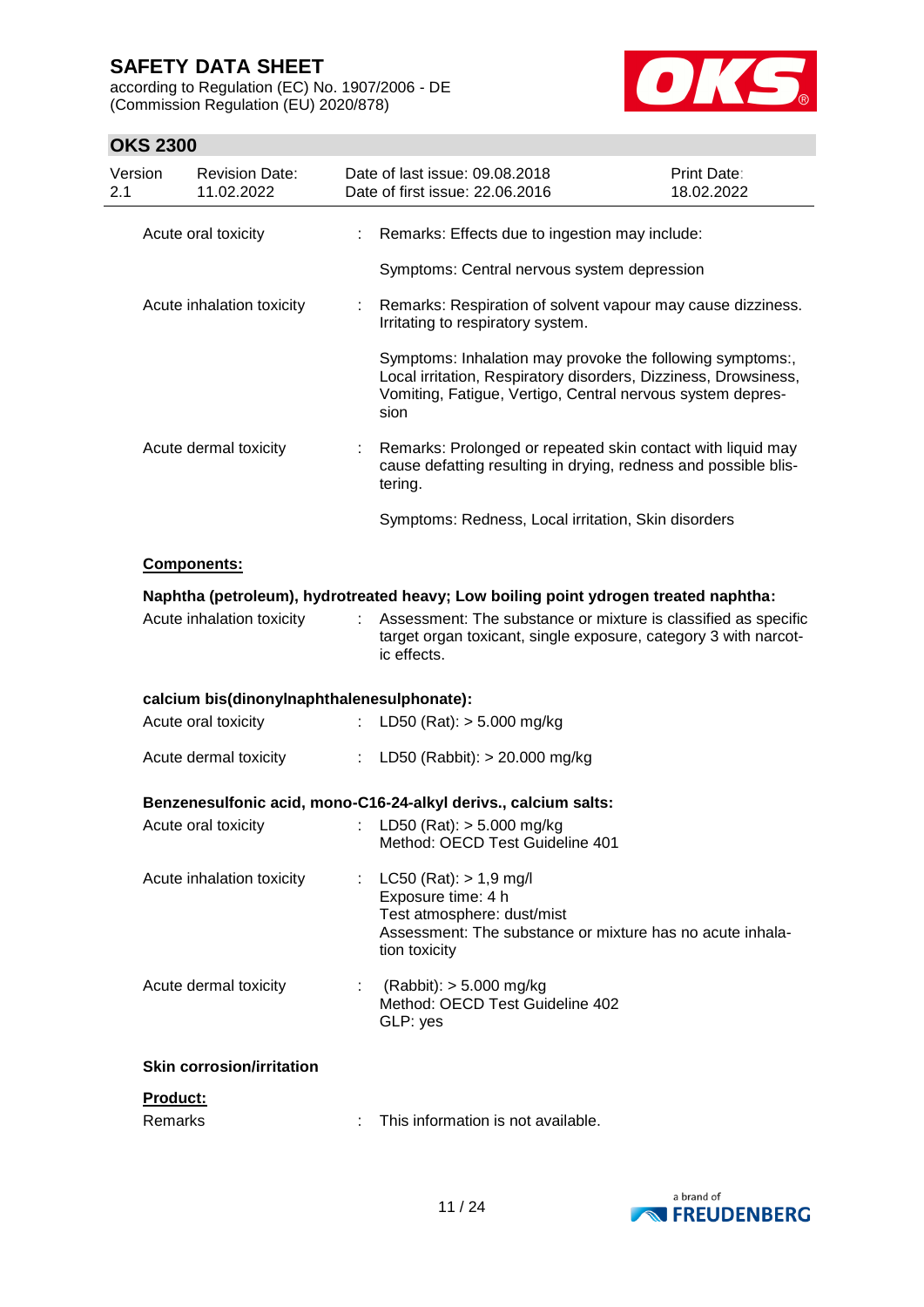according to Regulation (EC) No. 1907/2006 - DE (Commission Regulation (EU) 2020/878)



### **OKS 2300**

| Version | Revision Date: | Date of last issue: 09.08.2018  | <b>Print Date:</b> |
|---------|----------------|---------------------------------|--------------------|
| 2.1     | 11.02.2022     | Date of first issue: 22,06,2016 | 18.02.2022         |

#### **Components:**

#### **Naphtha (petroleum), hydrotreated heavy; Low boiling point ydrogen treated naphtha:**

| Result | Repeated exposure may cause skin dryness or cracking. |  |  |
|--------|-------------------------------------------------------|--|--|
|        |                                                       |  |  |

#### **calcium bis(dinonylnaphthalenesulphonate):**

| <b>Species</b> | : Rabbit              |
|----------------|-----------------------|
| Assessment     | : Irritating to skin. |
| Result         | : Irritating to skin. |

#### **Benzenesulfonic acid, mono-C16-24-alkyl derivs., calcium salts:**

| <b>Species</b> | : Rabbit                  |
|----------------|---------------------------|
| Assessment     | : No skin irritation      |
| Method         | : OECD Test Guideline 404 |
| Result         | : No skin irritation      |

#### **Serious eye damage/eye irritation**

#### **Product:**

Remarks : Contact with eyes may cause irritation.

#### **Components:**

#### **calcium bis(dinonylnaphthalenesulphonate):**

| <b>Species</b> | : Rabbit                |
|----------------|-------------------------|
| Assessment     | $:$ Irritating to eyes. |
| Result         | : Irritating to eyes.   |

#### **Benzenesulfonic acid, mono-C16-24-alkyl derivs., calcium salts:**

| : OECD Test Guideline 405 |
|---------------------------|
|                           |
|                           |

#### **Respiratory or skin sensitisation**

**Product:**

Remarks : This information is not available.

#### **Components:**

#### **calcium bis(dinonylnaphthalenesulphonate):**

| <b>Species</b> | : Guinea pig                               |
|----------------|--------------------------------------------|
| Assessment     | : May cause sensitisation by skin contact. |
| Result         | : May cause sensitisation by skin contact. |

#### **Benzenesulfonic acid, mono-C16-24-alkyl derivs., calcium salts:**

Test Type  $\qquad \qquad : \qquad$  Buehler Test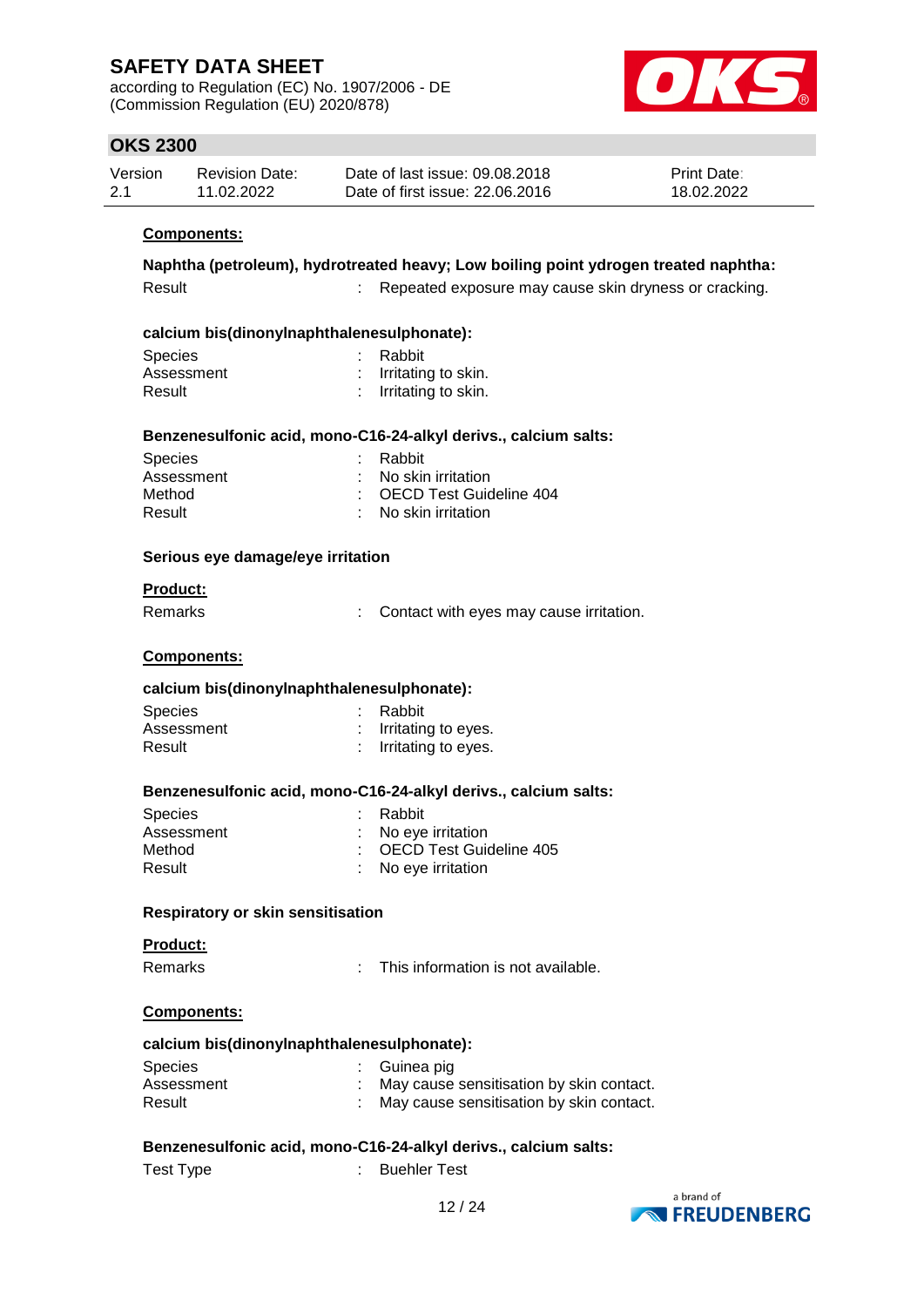according to Regulation (EC) No. 1907/2006 - DE (Commission Regulation (EU) 2020/878)



### **OKS 2300**

| Version<br>2.1           | <b>Revision Date:</b><br>11.02.2022 |    | Date of last issue: 09.08.2018<br>Date of first issue: 22.06.2016                                                                       | Print Date:<br>18.02.2022 |
|--------------------------|-------------------------------------|----|-----------------------------------------------------------------------------------------------------------------------------------------|---------------------------|
| <b>Species</b><br>Result | Assessment                          |    | Guinea pig<br>The product is a skin sensitiser, sub-category 1B.<br>The product is a skin sensitiser, sub-category 1B.                  |                           |
|                          | <b>Germ cell mutagenicity</b>       |    |                                                                                                                                         |                           |
| <b>Product:</b>          |                                     |    |                                                                                                                                         |                           |
|                          | Genotoxicity in vitro               |    | : Remarks: No data available                                                                                                            |                           |
|                          | Genotoxicity in vivo                |    | : Remarks: No data available                                                                                                            |                           |
|                          | <b>Components:</b>                  |    |                                                                                                                                         |                           |
|                          |                                     |    | Benzenesulfonic acid, mono-C16-24-alkyl derivs., calcium salts:                                                                         |                           |
|                          | Genotoxicity in vitro               |    | Test Type: In vitro mammalian cell gene mutation test<br>Method: OECD Test Guideline 476<br>Result: negative                            |                           |
|                          | Genotoxicity in vivo                |    | Test Type: Micronucleus test<br>Species: Mouse<br><b>Application Route: Oral</b><br>Method: OECD Test Guideline 474<br>Result: negative |                           |
| sessment                 | Germ cell mutagenicity-As-          | ÷. | Tests on bacterial or mammalian cell cultures did not show<br>mutagenic effects.                                                        |                           |
|                          | Carcinogenicity                     |    |                                                                                                                                         |                           |
| <b>Product:</b>          |                                     |    |                                                                                                                                         |                           |
| Remarks                  |                                     |    | No data available                                                                                                                       |                           |
|                          | <b>Components:</b>                  |    |                                                                                                                                         |                           |
|                          |                                     |    | Benzenesulfonic acid, mono-C16-24-alkyl derivs., calcium salts:                                                                         |                           |
| ment                     | Carcinogenicity - Assess-           | ÷. | Not classifiable as a human carcinogen.                                                                                                 |                           |
|                          | <b>Reproductive toxicity</b>        |    |                                                                                                                                         |                           |
| <b>Product:</b>          |                                     |    |                                                                                                                                         |                           |
|                          | Effects on fertility                |    | Remarks: No data available                                                                                                              |                           |
| ment                     | Effects on foetal develop-          | t. | Remarks: No data available                                                                                                              |                           |
|                          | Components:                         |    |                                                                                                                                         |                           |

**calcium bis(dinonylnaphthalenesulphonate):**

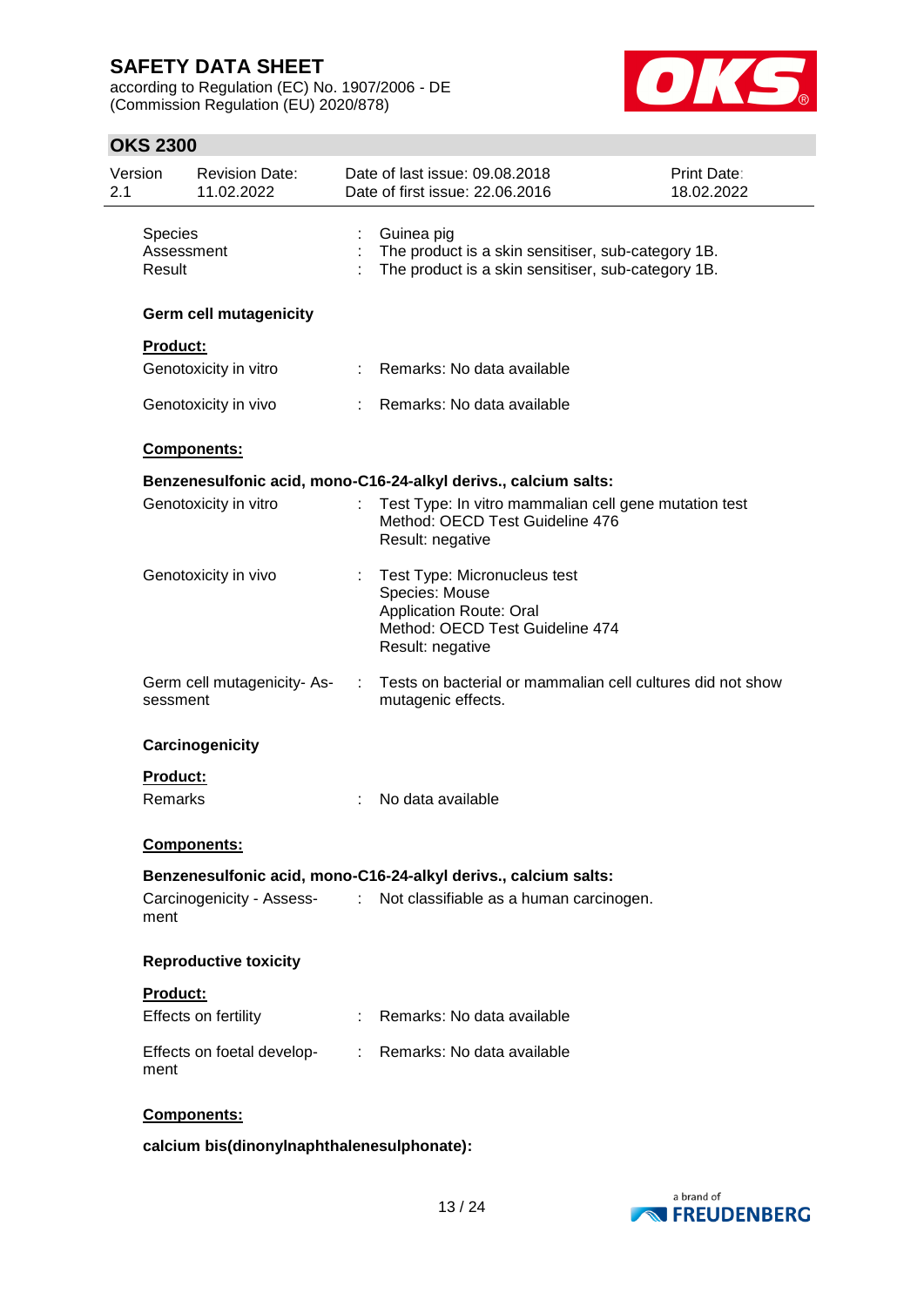according to Regulation (EC) No. 1907/2006 - DE (Commission Regulation (EU) 2020/878)



| Version<br>2.1 | <b>Revision Date:</b><br>11.02.2022        |                     | Date of last issue: 09.08.2018<br>Date of first issue: 22.06.2016                                                                                                                                    | Print Date:<br>18.02.2022                                       |
|----------------|--------------------------------------------|---------------------|------------------------------------------------------------------------------------------------------------------------------------------------------------------------------------------------------|-----------------------------------------------------------------|
|                | Reproductive toxicity - As-<br>sessment    |                     | - Fertility -                                                                                                                                                                                        |                                                                 |
|                |                                            |                     | No toxicity to reproduction                                                                                                                                                                          |                                                                 |
|                |                                            |                     | Benzenesulfonic acid, mono-C16-24-alkyl derivs., calcium salts:                                                                                                                                      |                                                                 |
|                | Effects on fertility                       |                     | Test Type: reproductive and developmental toxicity study<br>Species: Rat<br><b>Application Route: Oral</b><br>General Toxicity F1: NOAEL: > 500 mg/kg body weight<br>Method: OECD Test Guideline 415 | General Toxicity - Parent: NOAEL: > 500 mg/kg body weight       |
|                | Reproductive toxicity - As-<br>sessment    | - Fertility -<br>÷. |                                                                                                                                                                                                      |                                                                 |
|                |                                            |                     | No toxicity to reproduction<br>- Teratogenicity -                                                                                                                                                    |                                                                 |
|                |                                            |                     | No toxicity to reproduction                                                                                                                                                                          |                                                                 |
|                | <b>STOT - single exposure</b>              |                     |                                                                                                                                                                                                      |                                                                 |
|                | Components:                                |                     |                                                                                                                                                                                                      |                                                                 |
|                |                                            |                     | Naphtha (petroleum), hydrotreated heavy; Low boiling point ydrogen treated naphtha:                                                                                                                  |                                                                 |
|                | Exposure routes<br>Assessment              | Inhalation          | toxicant, single exposure, category 3 with narcotic effects.                                                                                                                                         | The substance or mixture is classified as specific target organ |
|                | calcium bis(dinonylnaphthalenesulphonate): |                     |                                                                                                                                                                                                      |                                                                 |
|                | Assessment                                 |                     | The substance or mixture is not classified as specific target<br>organ toxicant, single exposure.                                                                                                    |                                                                 |
|                |                                            |                     | Benzenesulfonic acid, mono-C16-24-alkyl derivs., calcium salts:                                                                                                                                      |                                                                 |
|                | Assessment                                 |                     | The substance or mixture is not classified as specific target<br>organ toxicant, single exposure.                                                                                                    |                                                                 |
|                | <b>STOT - repeated exposure</b>            |                     |                                                                                                                                                                                                      |                                                                 |
|                | Components:                                |                     |                                                                                                                                                                                                      |                                                                 |
|                | calcium bis(dinonylnaphthalenesulphonate): |                     |                                                                                                                                                                                                      |                                                                 |
|                | Assessment                                 |                     | The substance or mixture is not classified as specific target<br>organ toxicant, repeated exposure.                                                                                                  |                                                                 |
|                |                                            |                     | Benzenesulfonic acid, mono-C16-24-alkyl derivs., calcium salts:                                                                                                                                      |                                                                 |
|                | Assessment                                 |                     | The substance or mixture is not classified as specific target<br>organ toxicant, repeated exposure.                                                                                                  |                                                                 |

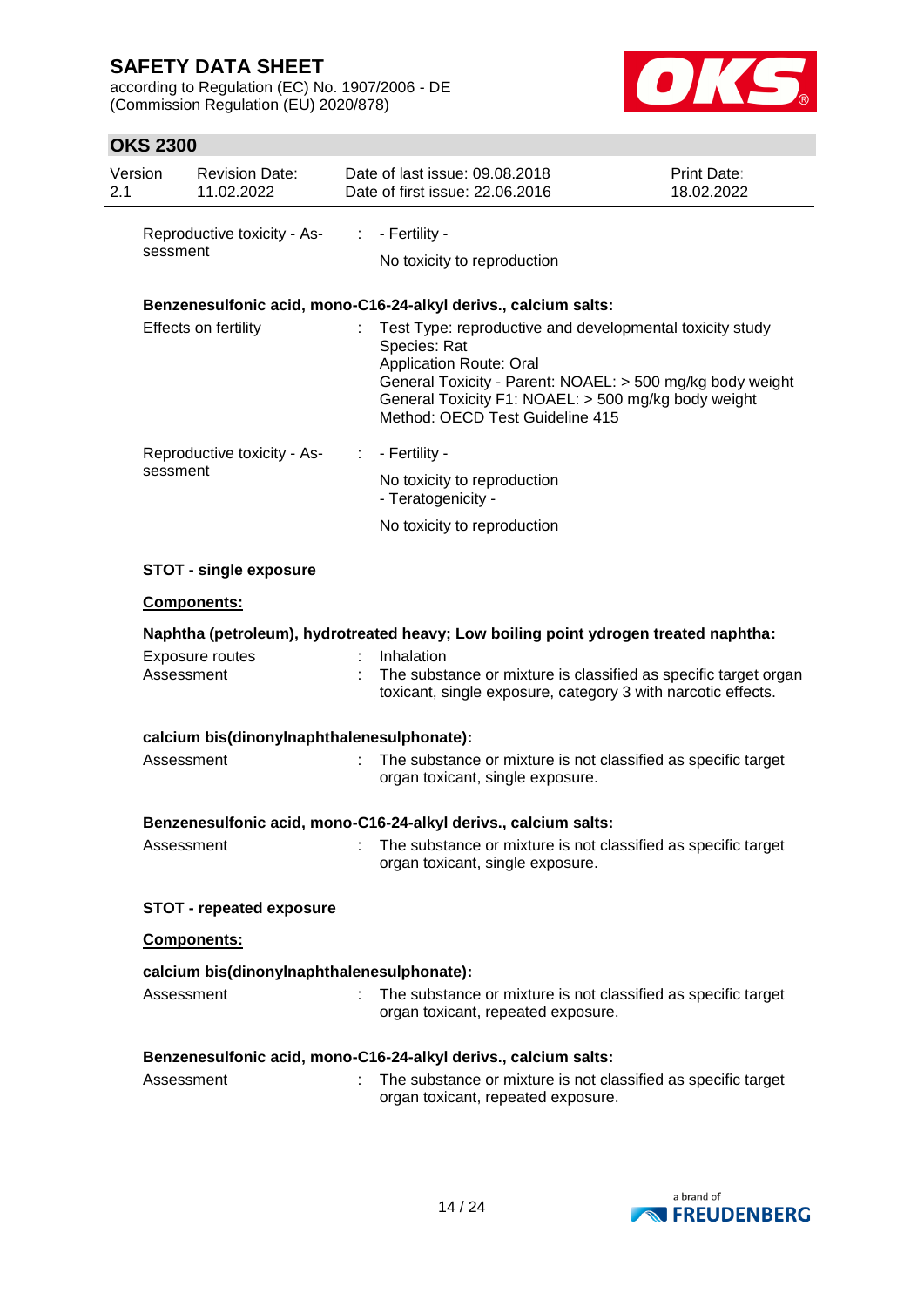according to Regulation (EC) No. 1907/2006 - DE (Commission Regulation (EU) 2020/878)



### **OKS 2300**

| טייש בטטט                                                                                              |                                                                                                           |                                                                                                                                                                                       |                           |
|--------------------------------------------------------------------------------------------------------|-----------------------------------------------------------------------------------------------------------|---------------------------------------------------------------------------------------------------------------------------------------------------------------------------------------|---------------------------|
| Version<br>2.1                                                                                         | <b>Revision Date:</b><br>11.02.2022                                                                       | Date of last issue: 09.08.2018<br>Date of first issue: 22.06.2016                                                                                                                     | Print Date:<br>18.02.2022 |
|                                                                                                        | <b>Repeated dose toxicity</b>                                                                             |                                                                                                                                                                                       |                           |
| <b>Product:</b>                                                                                        |                                                                                                           |                                                                                                                                                                                       |                           |
| Remarks                                                                                                |                                                                                                           | This information is not available.<br>÷.                                                                                                                                              |                           |
|                                                                                                        | Components:                                                                                               |                                                                                                                                                                                       |                           |
|                                                                                                        |                                                                                                           | Benzenesulfonic acid, mono-C16-24-alkyl derivs., calcium salts:                                                                                                                       |                           |
| Species<br><b>NOAEL</b><br><b>NOAEL</b><br>Method<br>Species<br><b>NOAEL</b><br><b>NOAEL</b><br>Method | <b>Application Route</b><br>Exposure time<br><b>Application Route</b><br>Test atmosphere<br>Exposure time | Rat<br>500 mg/kg<br>500 mg/kg<br>Oral<br>28<br><b>OECD Test Guideline 407</b><br>Rat<br>$0,05$ mg/l<br>$0,05$ mg/l<br>Inhalation<br>dust/mist<br>28<br><b>OECD Test Guideline 412</b> |                           |
| Species<br><b>NOAEL</b><br><b>NOAEL</b><br>Method                                                      | <b>Application Route</b><br>Exposure time                                                                 | Rat<br>> 1000 mg/kg<br>$> 1.000$ mg/kg<br>Dermal<br>28<br><b>OECD Test Guideline 410</b>                                                                                              |                           |

### **Aspiration toxicity**

#### **Product:**

May be fatal if swallowed and enters airways.

#### **Components:**

**Naphtha (petroleum), hydrotreated heavy; Low boiling point ydrogen treated naphtha:**

May be fatal if swallowed and enters airways.

#### **calcium bis(dinonylnaphthalenesulphonate):**

No aspiration toxicity classification

### **11.2 Information on other hazards**

#### **Endocrine disrupting properties**

#### **Product:**

Assessment : The substance/mixture does not contain components considered to have endocrine disrupting properties according to

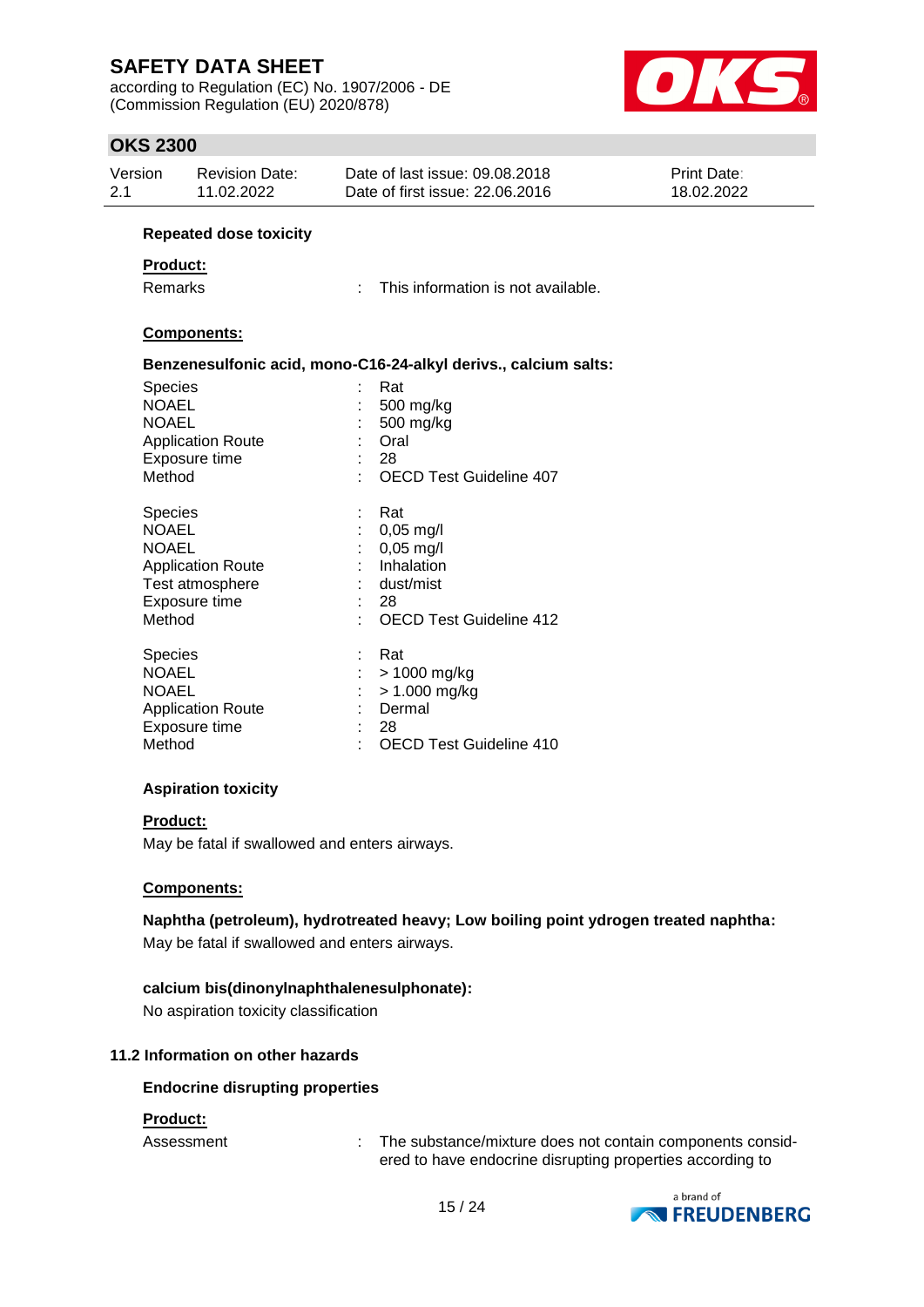according to Regulation (EC) No. 1907/2006 - DE (Commission Regulation (EU) 2020/878)



### **OKS 2300**

| Version<br>2.1                    | <b>Revision Date:</b><br>11.02.2022 | Date of last issue: 09.08.2018<br>Date of first issue: 22.06.2016                                                                               | <b>Print Date:</b><br>18.02.2022 |
|-----------------------------------|-------------------------------------|-------------------------------------------------------------------------------------------------------------------------------------------------|----------------------------------|
|                                   |                                     | REACH Article 57(f) or Commission Delegated regulation<br>(EU) 2017/2100 or Commission Regulation (EU) 2018/605 at<br>levels of 0.1% or higher. |                                  |
|                                   | <b>Further information</b>          |                                                                                                                                                 |                                  |
| <b>Product:</b><br><b>Remarks</b> |                                     | Information given is based on data on the components and<br>the toxicology of similar products.                                                 |                                  |

### **SECTION 12: Ecological information**

#### **12.1 Toxicity**

| <b>Product:</b>                                                                     |   |                                                                                                           |
|-------------------------------------------------------------------------------------|---|-----------------------------------------------------------------------------------------------------------|
| Toxicity to fish                                                                    |   | : Remarks: Toxic to aquatic organisms, may cause long-term<br>adverse effects in the aquatic environment. |
| Toxicity to daphnia and other : Remarks: No data available<br>aquatic invertebrates |   |                                                                                                           |
| Toxicity to algae/aquatic<br>plants                                                 |   | : Remarks: No data available                                                                              |
| Toxicity to microorganisms                                                          | ÷ | Remarks: No data available                                                                                |

### **Components:**

### **Naphtha (petroleum), hydrotreated heavy; Low boiling point ydrogen treated naphtha:**

| <b>Ecotoxicology Assessment</b><br>Acute aquatic toxicity | $\mathcal{L}$ | Toxic to aquatic life.                                                                                                                                                                |
|-----------------------------------------------------------|---------------|---------------------------------------------------------------------------------------------------------------------------------------------------------------------------------------|
| Chronic aquatic toxicity                                  | ÷.            | Toxic to aquatic life with long lasting effects.                                                                                                                                      |
| calcium bis(dinonylnaphthalenesulphonate):                |               |                                                                                                                                                                                       |
| Toxicity to fish                                          |               | : LC50 (Cyprinus carpio (Carp)): $> 0.28$ mg/l<br>Exposure time: 96 h<br>Test Type: static test<br>Method: OECD Test Guideline 203<br>Remarks: No toxicity at the limit of solubility |
| Toxicity to daphnia and other :<br>aquatic invertebrates  |               | EC50 (Daphnia magna (Water flea)): > 0,27 mg/l<br>Exposure time: 48 h<br>Test Type: static test<br>Method: OECD Test Guideline 202<br>Remarks: No toxicity at the limit of solubility |

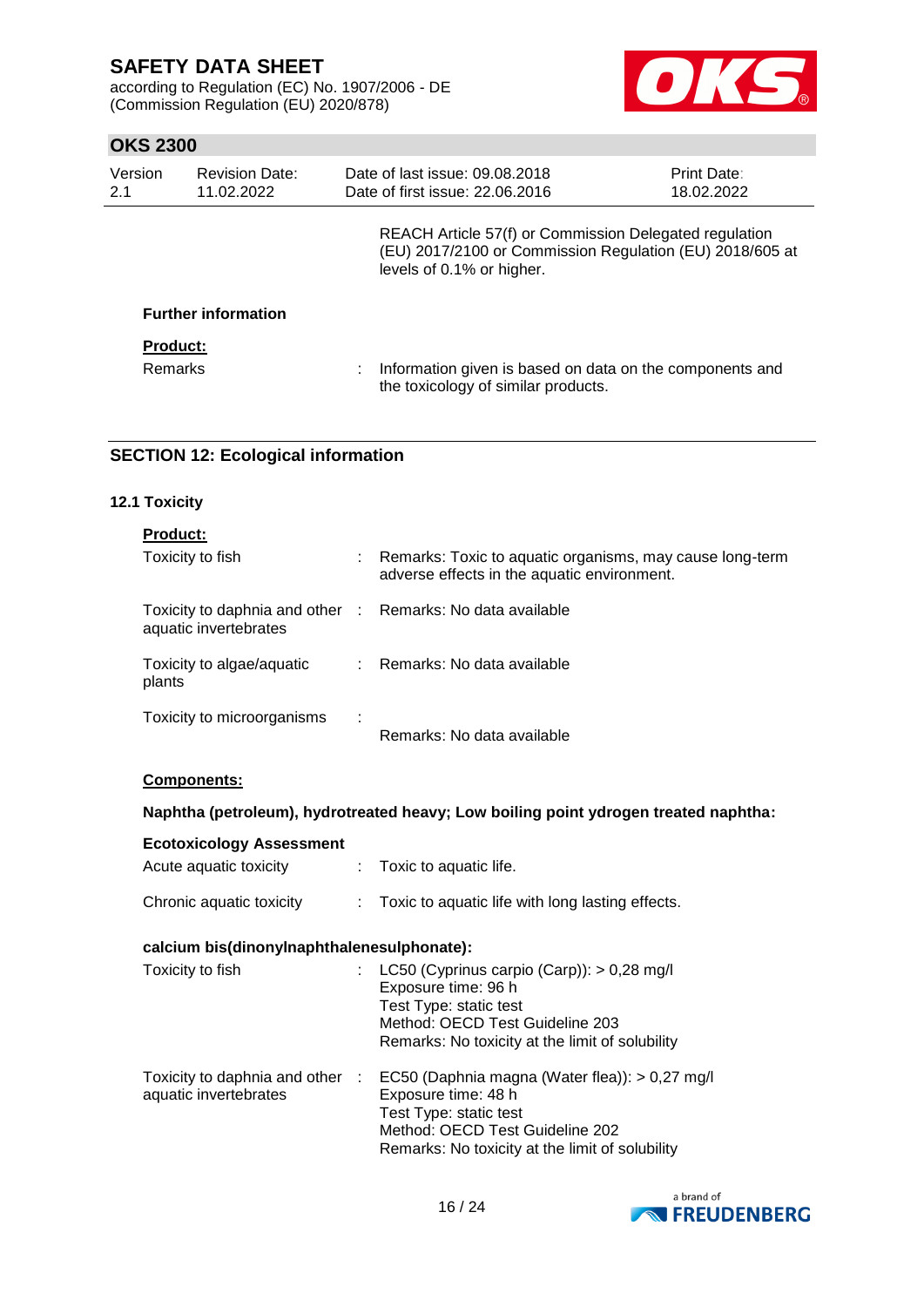according to Regulation (EC) No. 1907/2006 - DE (Commission Regulation (EU) 2020/878)



| Version<br>2.1 |                                 | <b>Revision Date:</b><br>11.02.2022                         |   | Date of last issue: 09.08.2018<br>Date of first issue: 22.06.2016                                                                                                                                 | <b>Print Date:</b><br>18.02.2022 |  |  |  |  |  |
|----------------|---------------------------------|-------------------------------------------------------------|---|---------------------------------------------------------------------------------------------------------------------------------------------------------------------------------------------------|----------------------------------|--|--|--|--|--|
|                | <b>Ecotoxicology Assessment</b> |                                                             |   |                                                                                                                                                                                                   |                                  |  |  |  |  |  |
|                |                                 | Chronic aquatic toxicity                                    | ÷ | This product has no known ecotoxicological effects.                                                                                                                                               |                                  |  |  |  |  |  |
|                |                                 |                                                             |   | Benzenesulfonic acid, mono-C16-24-alkyl derivs., calcium salts:                                                                                                                                   |                                  |  |  |  |  |  |
|                |                                 | Toxicity to fish                                            |   | LC50 (Pimephales promelas (fathead minnow)): > 10.000 mg/l<br>Exposure time: 96 h<br>Test Type: static test<br>Method: OECD Test Guideline 203<br>Remarks: No toxicity at the limit of solubility |                                  |  |  |  |  |  |
|                |                                 | Toxicity to daphnia and other :<br>aquatic invertebrates    |   | EC50 (Daphnia magna (Water flea)): > 1.000 mg/l<br>Exposure time: 48 h<br>Test Type: static test<br>Method: OECD Test Guideline 202<br>Remarks: No toxicity at the limit of solubility            |                                  |  |  |  |  |  |
|                | plants                          | Toxicity to algae/aquatic                                   |   | EC50 (Pseudokirchneriella subcapitata (green algae)): ><br>1.500 mg/l<br>Exposure time: 72 h<br>Test Type: Growth inhibition<br>Remarks: No toxicity at the limit of solubility                   |                                  |  |  |  |  |  |
|                |                                 | Toxicity to microorganisms                                  |   | LC50 (activated sludge): > 10.000 mg/l<br>Exposure time: 3 h<br>Test Type: Respiration inhibition<br>Method: OECD Test Guideline 209                                                              |                                  |  |  |  |  |  |
|                |                                 | <b>Ecotoxicology Assessment</b><br>Chronic aquatic toxicity |   | This product has no known ecotoxicological effects., No toxici-<br>ty at the limit of solubility                                                                                                  |                                  |  |  |  |  |  |
|                |                                 | 12.2 Persistence and degradability                          |   |                                                                                                                                                                                                   |                                  |  |  |  |  |  |
|                | Product:                        | Biodegradability                                            |   | : Remarks: No data available                                                                                                                                                                      |                                  |  |  |  |  |  |
|                | ity                             |                                                             |   | Physico-chemical removabil- : Remarks: No data available                                                                                                                                          |                                  |  |  |  |  |  |
|                |                                 | Components:                                                 |   |                                                                                                                                                                                                   |                                  |  |  |  |  |  |
|                |                                 | calcium bis(dinonylnaphthalenesulphonate):                  |   |                                                                                                                                                                                                   |                                  |  |  |  |  |  |
|                |                                 | Biodegradability                                            | ÷ | Result: Not readily biodegradable.                                                                                                                                                                |                                  |  |  |  |  |  |
|                |                                 |                                                             |   | Benzenesulfonic acid, mono-C16-24-alkyl derivs., calcium salts:                                                                                                                                   |                                  |  |  |  |  |  |
|                |                                 | Biodegradability                                            |   | Test Type: aerobic<br>Inoculum: activated sludge<br>Result: Not rapidly biodegradable<br>Biodegradation: 8 %                                                                                      |                                  |  |  |  |  |  |

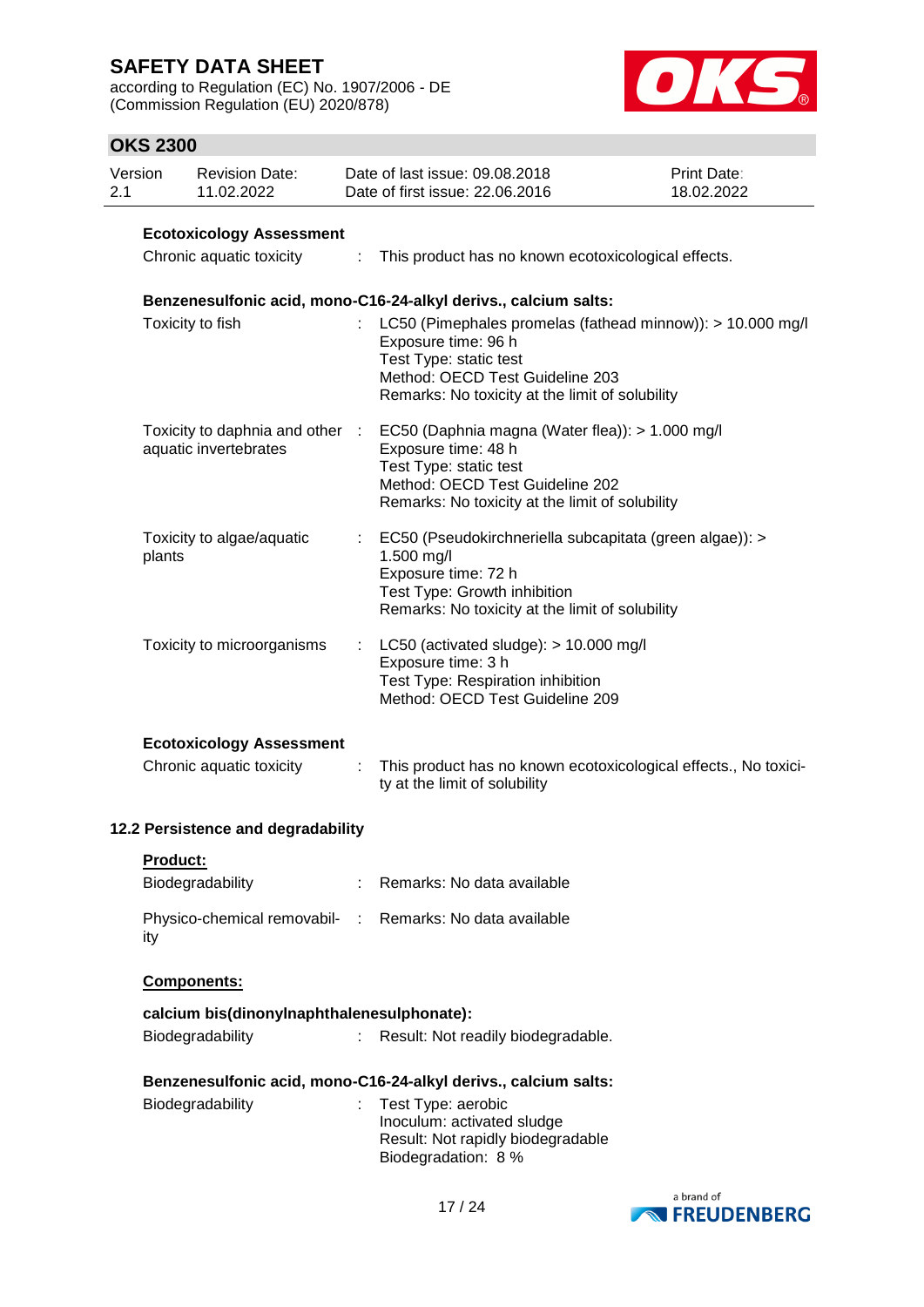according to Regulation (EC) No. 1907/2006 - DE (Commission Regulation (EU) 2020/878)



| Version<br>2.1 |                                | <b>Revision Date:</b><br>11.02.2022                |   | Date of last issue: 09.08.2018<br>Date of first issue: 22.06.2016                                                                                                                                                       | Print Date:<br>18.02.2022 |  |  |  |  |  |
|----------------|--------------------------------|----------------------------------------------------|---|-------------------------------------------------------------------------------------------------------------------------------------------------------------------------------------------------------------------------|---------------------------|--|--|--|--|--|
|                |                                |                                                    |   | Exposure time: 28 d<br>Method: OECD Test Guideline 301D<br>GLP: yes                                                                                                                                                     |                           |  |  |  |  |  |
|                | 12.3 Bioaccumulative potential |                                                    |   |                                                                                                                                                                                                                         |                           |  |  |  |  |  |
|                | <b>Product:</b>                |                                                    |   |                                                                                                                                                                                                                         |                           |  |  |  |  |  |
|                |                                | Bioaccumulation                                    |   | Remarks: This mixture contains no substance considered to<br>be persistent, bioaccumulating and toxic (PBT).<br>This mixture contains no substance considered to be very<br>persistent and very bioaccumulating (vPvB). |                           |  |  |  |  |  |
|                |                                | Components:                                        |   |                                                                                                                                                                                                                         |                           |  |  |  |  |  |
|                |                                | calcium bis(dinonylnaphthalenesulphonate):         |   |                                                                                                                                                                                                                         |                           |  |  |  |  |  |
|                |                                | Partition coefficient: n-<br>octanol/water         | ÷ | log Pow: 10,96                                                                                                                                                                                                          |                           |  |  |  |  |  |
|                |                                |                                                    |   | Benzenesulfonic acid, mono-C16-24-alkyl derivs., calcium salts:                                                                                                                                                         |                           |  |  |  |  |  |
|                |                                | Bioaccumulation                                    |   | Remarks: Due to the distribution coefficient n-octanol/water,<br>accumulation in organisms is possible.                                                                                                                 |                           |  |  |  |  |  |
|                |                                | Partition coefficient: n-<br>octanol/water         | ÷ | log Pow: 16,09 (25 °C)                                                                                                                                                                                                  |                           |  |  |  |  |  |
|                |                                | 12.4 Mobility in soil                              |   |                                                                                                                                                                                                                         |                           |  |  |  |  |  |
|                | Product:                       |                                                    |   |                                                                                                                                                                                                                         |                           |  |  |  |  |  |
|                | Mobility                       |                                                    |   | Remarks: No data available                                                                                                                                                                                              |                           |  |  |  |  |  |
|                |                                | Distribution among environ-<br>mental compartments |   | Remarks: No data available                                                                                                                                                                                              |                           |  |  |  |  |  |
|                |                                | 12.5 Results of PBT and vPvB assessment            |   |                                                                                                                                                                                                                         |                           |  |  |  |  |  |
|                | Product:                       |                                                    |   |                                                                                                                                                                                                                         |                           |  |  |  |  |  |
|                | Assessment                     |                                                    |   | This substance/mixture contains no components considered<br>to be either persistent, bioaccumulative and toxic (PBT), or<br>very persistent and very bioaccumulative (vPvB) at levels of<br>0.1% or higher              |                           |  |  |  |  |  |
|                |                                | Components:                                        |   |                                                                                                                                                                                                                         |                           |  |  |  |  |  |
|                |                                | calcium bis(dinonylnaphthalenesulphonate):         |   |                                                                                                                                                                                                                         |                           |  |  |  |  |  |
|                | Assessment                     |                                                    |   | Non-classified PBT substance. Non-classified vPvB sub-<br>stance.                                                                                                                                                       |                           |  |  |  |  |  |
|                |                                |                                                    |   |                                                                                                                                                                                                                         |                           |  |  |  |  |  |

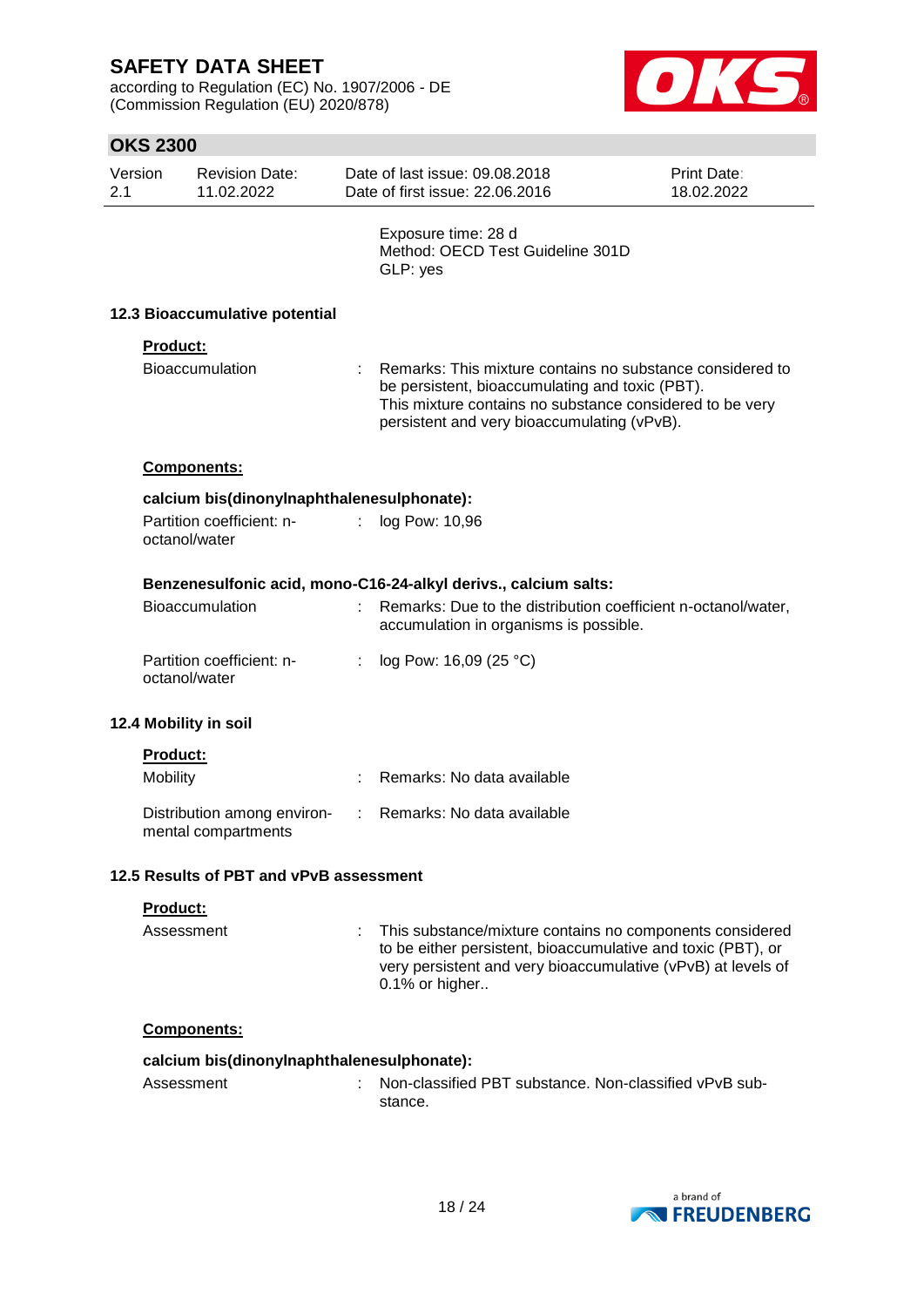according to Regulation (EC) No. 1907/2006 - DE (Commission Regulation (EU) 2020/878)



### **OKS 2300**

| Version | <b>Revision Date:</b> | Date of last issue: 09.08.2018  | <b>Print Date:</b> |
|---------|-----------------------|---------------------------------|--------------------|
| -2.1    | 11.02.2022            | Date of first issue: 22,06,2016 | 18.02.2022         |

#### **12.6 Endocrine disrupting properties**

#### **Product:**

Assessment : The substance/mixture does not contain components considered to have endocrine disrupting properties according to REACH Article 57(f) or Commission Delegated regulation (EU) 2017/2100 or Commission Regulation (EU) 2018/605 at levels of 0.1% or higher.

#### **12.7 Other adverse effects**

#### **Product:**

| Additional ecological infor- | Toxic to aquatic life with long lasting effects. |
|------------------------------|--------------------------------------------------|
| mation                       |                                                  |

### **SECTION 13: Disposal considerations**

| 13.1 Waste treatment methods |   |                                                                                                                                                                                                                    |
|------------------------------|---|--------------------------------------------------------------------------------------------------------------------------------------------------------------------------------------------------------------------|
| Product                      |   | The product should not be allowed to enter drains, water<br>courses or the soil.<br>Do not dispose of with domestic refuse.<br>Dispose of as hazardous waste in compliance with local and<br>national regulations. |
|                              |   | Waste codes should be assigned by the user based on the<br>application for which the product was used.                                                                                                             |
| Contaminated packaging       | ÷ | Packaging that is not properly emptied must be disposed of as<br>the unused product.<br>Dispose of waste product or used containers according to<br>local regulations.                                             |
|                              |   | The following Waste Codes are only suggestions:                                                                                                                                                                    |
| <b>Waste Code</b>            |   | used product, unused product<br>14 06 05*, sludges or solid wastes containing other solvents                                                                                                                       |
|                              |   | uncleaned packagings<br>15 01 10, packaging containing residues of or contaminated<br>by hazardous substances                                                                                                      |

### **SECTION 14: Transport information**

### **14.1 UN number or ID number**

| <b>ADN</b> | $\therefore$ UN 1993 |
|------------|----------------------|
| <b>ADR</b> | $\therefore$ UN 1993 |

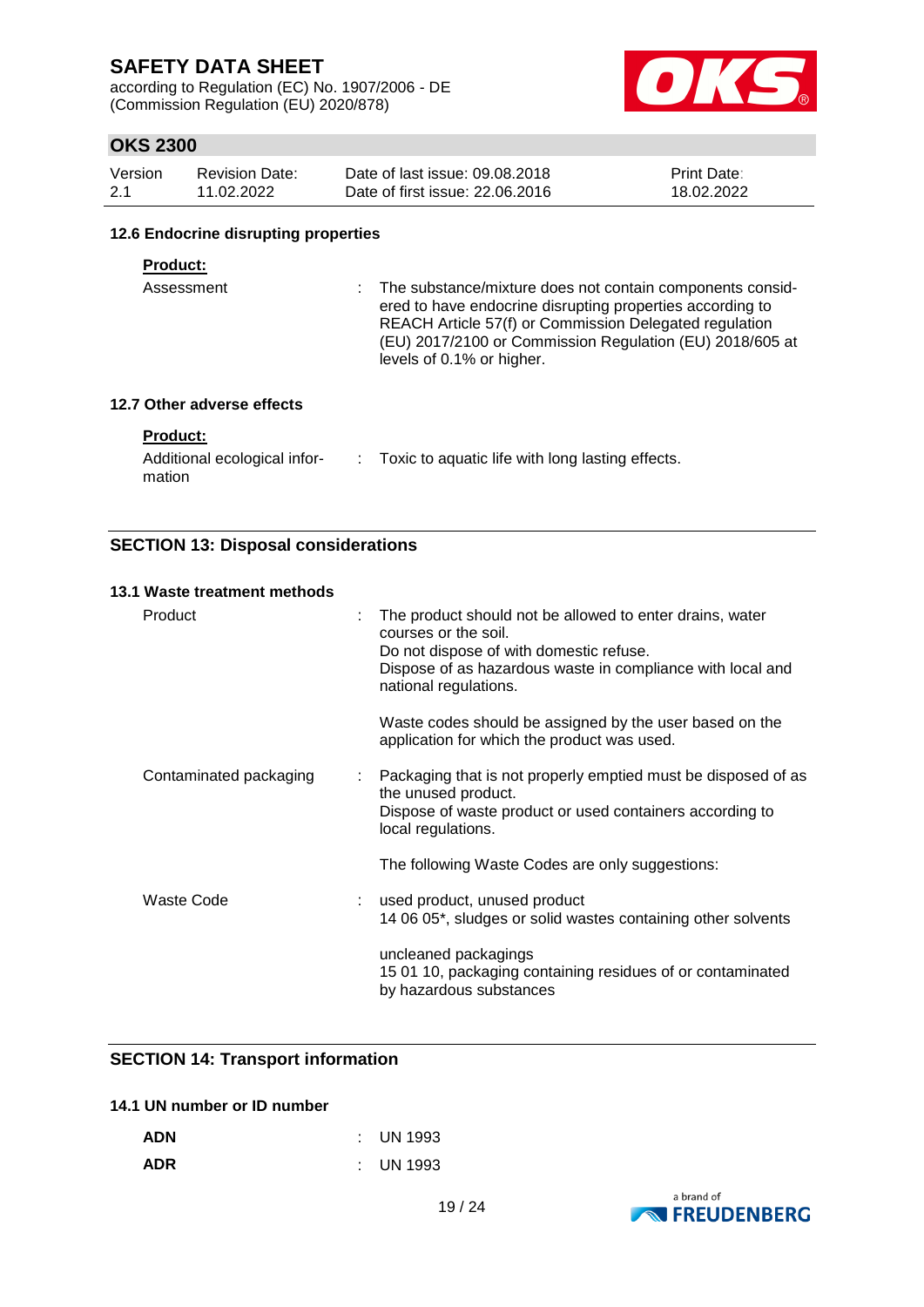according to Regulation (EC) No. 1907/2006 - DE (Commission Regulation (EU) 2020/878)



| Version<br>2.1 |                                               | <b>Revision Date:</b><br>11.02.2022                                                                           |          | Date of last issue: 09.08.2018<br>Date of first issue: 22.06.2016       | Print Date:<br>18.02.2022 |  |  |  |
|----------------|-----------------------------------------------|---------------------------------------------------------------------------------------------------------------|----------|-------------------------------------------------------------------------|---------------------------|--|--|--|
|                |                                               |                                                                                                               |          |                                                                         |                           |  |  |  |
|                | <b>RID</b>                                    |                                                                                                               | ÷        | <b>UN 1993</b>                                                          |                           |  |  |  |
|                | <b>IMDG</b>                                   |                                                                                                               | ÷        | <b>UN 1993</b>                                                          |                           |  |  |  |
|                | <b>IATA</b>                                   |                                                                                                               |          | <b>UN 1993</b>                                                          |                           |  |  |  |
|                |                                               | 14.2 UN proper shipping name                                                                                  |          |                                                                         |                           |  |  |  |
|                | <b>ADN</b>                                    |                                                                                                               |          | : FLAMMABLE LIQUID, N.O.S.                                              |                           |  |  |  |
|                | <b>ADR</b>                                    |                                                                                                               |          | : FLAMMABLE LIQUID, N.O.S.<br>(Naphtha, petroleum, hydrotreated heavy)  |                           |  |  |  |
|                | <b>RID</b>                                    |                                                                                                               |          | : FLAMMABLE LIQUID, N.O.S.                                              |                           |  |  |  |
|                | <b>IMDG</b>                                   |                                                                                                               | ÷.       | FLAMMABLE LIQUID, N.O.S.<br>(Naphtha, petroleum, hydrotreated heavy)    |                           |  |  |  |
|                | <b>IATA</b>                                   |                                                                                                               |          | Flammable liquid, n.o.s.<br>(Naphtha, petroleum, hydrotreated heavy)    |                           |  |  |  |
|                |                                               | 14.3 Transport hazard class(es)                                                                               |          |                                                                         |                           |  |  |  |
|                | <b>ADN</b>                                    |                                                                                                               | ÷        | 3                                                                       |                           |  |  |  |
|                | <b>ADR</b>                                    |                                                                                                               |          | 3                                                                       |                           |  |  |  |
|                | <b>RID</b>                                    |                                                                                                               | ÷        | 3                                                                       |                           |  |  |  |
|                | <b>IMDG</b>                                   |                                                                                                               |          | 3                                                                       |                           |  |  |  |
|                | <b>IATA</b>                                   |                                                                                                               |          | 3                                                                       |                           |  |  |  |
|                |                                               | 14.4 Packing group                                                                                            |          |                                                                         |                           |  |  |  |
|                | <b>ADN</b><br>Labels                          | Packing group<br><b>Classification Code</b><br><b>Hazard Identification Number</b>                            |          | Ш<br>F <sub>1</sub><br>30<br>3                                          |                           |  |  |  |
|                | <b>ADR</b><br>Labels                          | Packing group<br><b>Classification Code</b><br><b>Hazard Identification Number</b><br>Tunnel restriction code |          | Ш<br>F <sub>1</sub><br>30<br>3<br>(D/E)                                 |                           |  |  |  |
|                | <b>RID</b><br>Labels<br><b>IMDG</b><br>Labels | Packing group<br><b>Classification Code</b><br><b>Hazard Identification Number</b><br>Packing group           |          | Ш<br>F <sub>1</sub><br>30<br>3<br>$\mathop{\mathrm{III}}\nolimits$<br>3 |                           |  |  |  |
|                | EmS Code                                      | <b>IATA (Cargo)</b><br>Packing instruction (cargo                                                             | ×,<br>t. | $F-E, S-E$<br>366                                                       |                           |  |  |  |

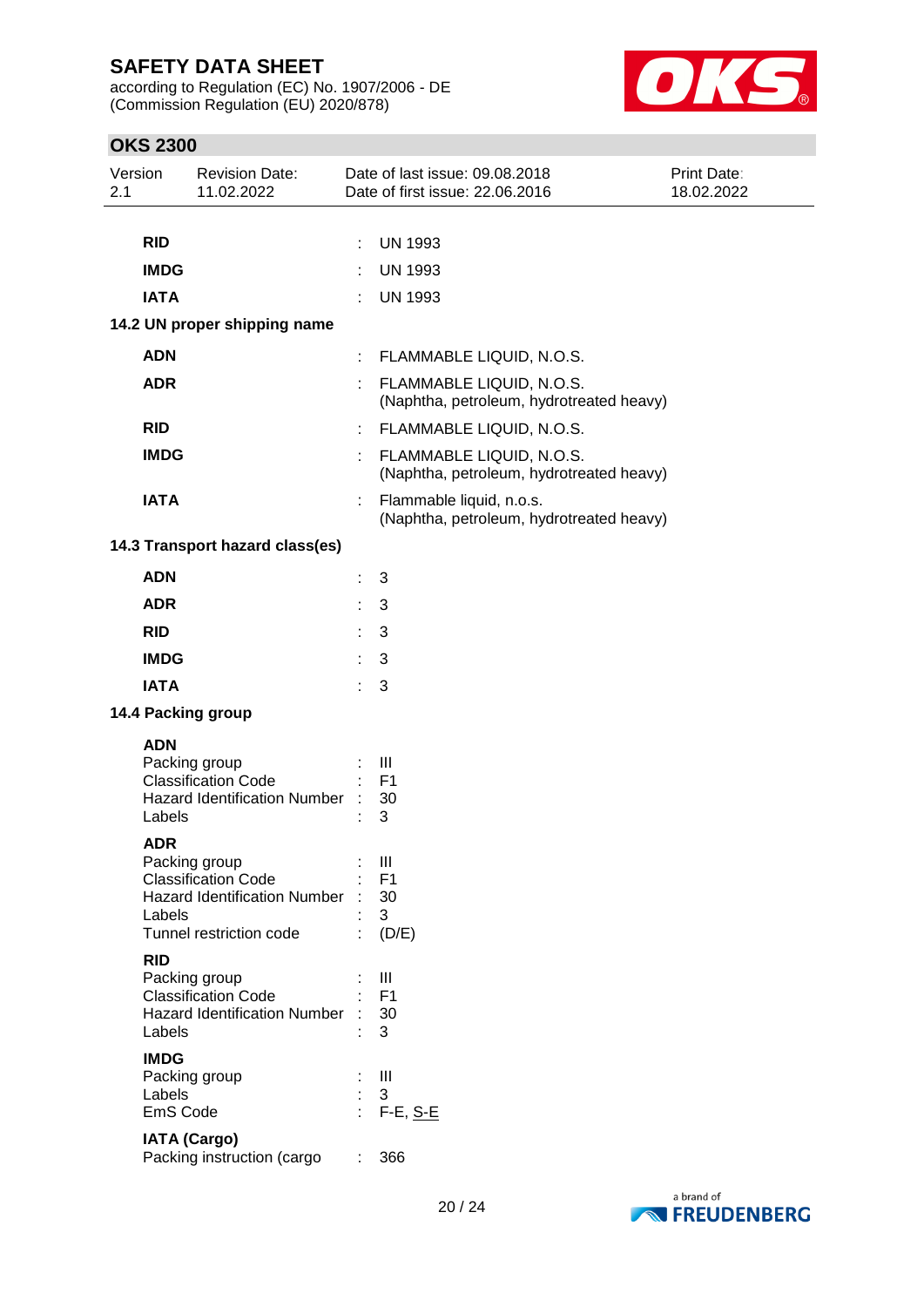according to Regulation (EC) No. 1907/2006 - DE (Commission Regulation (EU) 2020/878)



### **OKS 2300**

| 2.1 | Version                   | <b>Revision Date:</b><br>11.02.2022                                                                                                       |                                   | Date of last issue: 09.08.2018<br>Date of first issue: 22.06.2016 | Print Date:<br>18.02.2022 |
|-----|---------------------------|-------------------------------------------------------------------------------------------------------------------------------------------|-----------------------------------|-------------------------------------------------------------------|---------------------------|
|     | aircraft)<br>Labels       | Packing instruction (LQ)<br>Packing group                                                                                                 |                                   | Y344<br>: III<br>: Flammable Liquids                              |                           |
|     | ger aircraft)<br>Labels   | <b>IATA (Passenger)</b><br>Packing instruction (passen-<br>Packing instruction (LQ)<br>Packing group<br><b>14.5 Environmental hazards</b> |                                   | 355<br>Y344<br>: III<br>Flammable Liquids                         |                           |
|     | <b>ADN</b><br><b>ADR</b>  | Environmentally hazardous<br>Environmentally hazardous                                                                                    | ÷.<br>$\mathcal{L}^{\mathcal{L}}$ | yes                                                               |                           |
|     | <b>RID</b><br><b>IMDG</b> | Environmentally hazardous                                                                                                                 |                                   | yes<br>: yes                                                      |                           |

### Marine pollutant : yes **14.6 Special precautions for user**

The transport classification(s) provided herein are for informational purposes only, and solely based upon the properties of the unpackaged material as it is described within this Safety Data Sheet. Transportation classifications may vary by mode of transportation, package sizes, and variations in regional or country regulations.

#### **14.7 Maritime transport in bulk according to IMO instruments**

Remarks : Not applicable for product as supplied.

#### **SECTION 15: Regulatory information**

#### **15.1 Safety, health and environmental regulations/legislation specific for the substance or mixture**

| REACH - Restrictions on the manufacture, placing on<br>the market and use of certain dangerous substances,<br>preparations and articles (Annex XVII) | Conditions of restriction for the fol-<br>lowing entries should be considered:<br>Number on list 3                             |
|------------------------------------------------------------------------------------------------------------------------------------------------------|--------------------------------------------------------------------------------------------------------------------------------|
| REACH - Candidate List of Substances of Very High<br>Concern for Authorisation (Article 59).                                                         | This product does not contain sub-<br>stances of very high concern (Regu-<br>lation (EC) No 1907/2006 (REACH),<br>Article 57). |
| REACH - List of substances subject to authorisation<br>(Annex XIV)                                                                                   | Not applicable                                                                                                                 |
| Regulation (EC) No 1005/2009 on substances that de-<br>plete the ozone layer                                                                         | Not applicable                                                                                                                 |
| Regulation (EU) 2019/1021 on persistent organic pollu-                                                                                               | Not applicable                                                                                                                 |
|                                                                                                                                                      |                                                                                                                                |

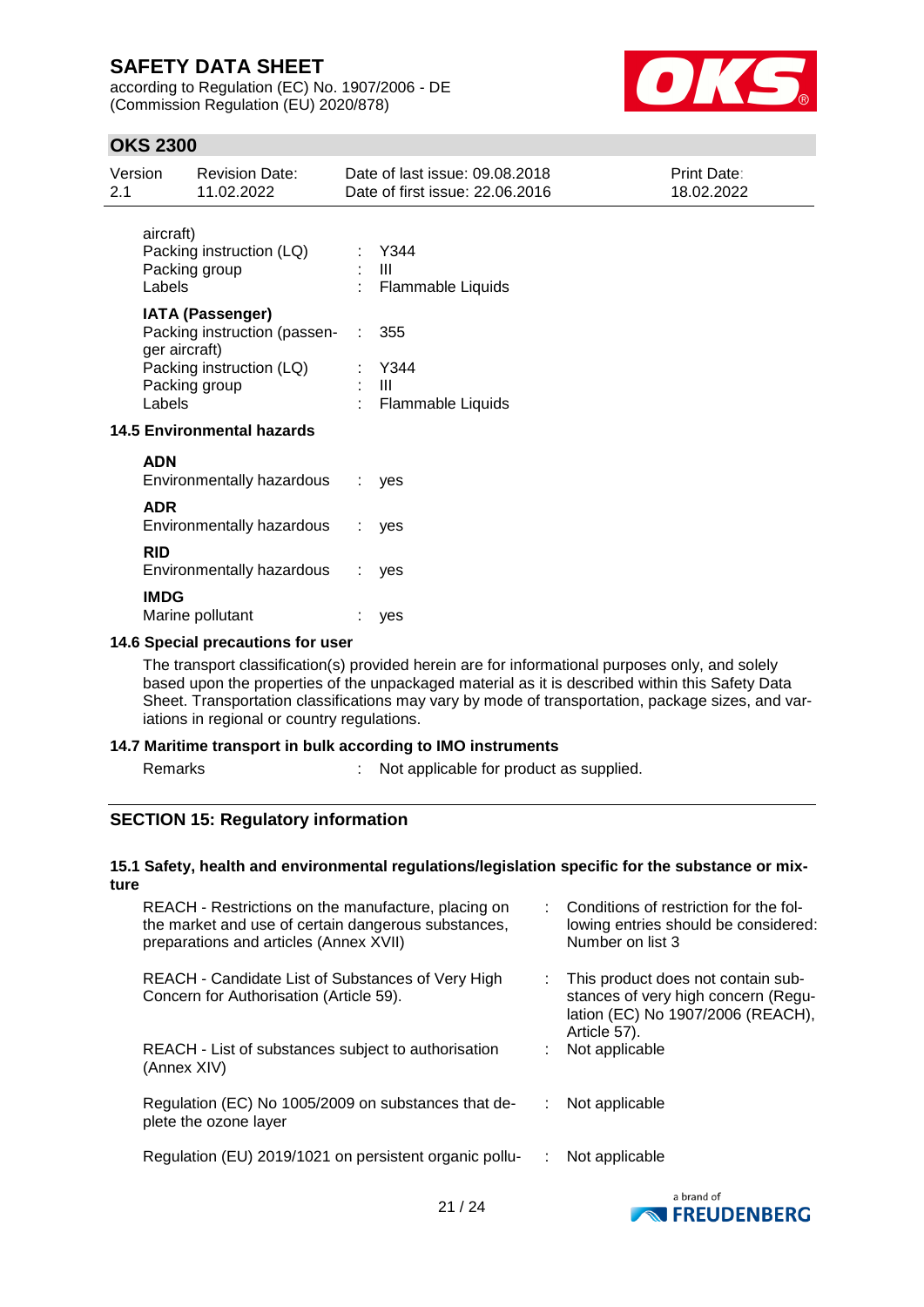according to Regulation (EC) No. 1907/2006 - DE (Commission Regulation (EU) 2020/878)



| Version<br>2.1 |                                                                                                                                                                                                                    | <b>Revision Date:</b><br>11.02.2022 |  | Date of last issue: 09.08.2018<br>Date of first issue: 22.06.2016                                                                                  |                | <b>Print Date:</b><br>18.02.2022                                                                                                                                                                                                                                                                                                                                                                                    |  |  |  |  |
|----------------|--------------------------------------------------------------------------------------------------------------------------------------------------------------------------------------------------------------------|-------------------------------------|--|----------------------------------------------------------------------------------------------------------------------------------------------------|----------------|---------------------------------------------------------------------------------------------------------------------------------------------------------------------------------------------------------------------------------------------------------------------------------------------------------------------------------------------------------------------------------------------------------------------|--|--|--|--|
|                | tants (recast)                                                                                                                                                                                                     |                                     |  |                                                                                                                                                    |                |                                                                                                                                                                                                                                                                                                                                                                                                                     |  |  |  |  |
|                | Regulation (EC) No 649/2012 of the European Parlia-<br>Not applicable<br>ment and the Council concerning the export and import<br>of dangerous chemicals                                                           |                                     |  |                                                                                                                                                    |                |                                                                                                                                                                                                                                                                                                                                                                                                                     |  |  |  |  |
|                | Seveso III: Directive 2012/18/EU of the European<br>$\therefore$ P5c<br><b>FLAMMABLE LIQUIDS</b><br>Parliament and of the Council on the control of<br>major-accident hazards involving dangerous sub-<br>stances. |                                     |  |                                                                                                                                                    |                |                                                                                                                                                                                                                                                                                                                                                                                                                     |  |  |  |  |
|                |                                                                                                                                                                                                                    |                                     |  |                                                                                                                                                    | E <sub>2</sub> | ENVIRONMENTAL HAZARDS                                                                                                                                                                                                                                                                                                                                                                                               |  |  |  |  |
|                |                                                                                                                                                                                                                    |                                     |  |                                                                                                                                                    | 34             | Petroleum products: (a) gasolines<br>and naphthas, (b) kerosenes<br>(including jet fuels), (c) gas oils<br>(including diesel fuels, home<br>heating oils and gas oil blending<br>streams), (d) heavy fuel oils (e)<br>alternative fuels serving the same<br>purposes and with similar proper-<br>ties as regards flammability and<br>environmental hazards as the<br>products referred to in points (a)<br>to $(d)$ |  |  |  |  |
|                | (Germany)                                                                                                                                                                                                          | Water contaminating class           |  | : WGK 2 obviously hazardous to water                                                                                                               |                | Classification according to AwSV, Annex 1 (5.2)                                                                                                                                                                                                                                                                                                                                                                     |  |  |  |  |
|                |                                                                                                                                                                                                                    | TA Luft List (Germany)              |  | Total dust:<br>others: 1,18 %                                                                                                                      |                |                                                                                                                                                                                                                                                                                                                                                                                                                     |  |  |  |  |
|                |                                                                                                                                                                                                                    |                                     |  | Inorganic substances in powdered form:<br>Not applicable<br>Not applicable<br>Organic Substances:<br>portion Class 1: $<$ 0,01 %<br>others: 6,81 % |                | Inorganic substances in vapour or gaseous form:                                                                                                                                                                                                                                                                                                                                                                     |  |  |  |  |
|                |                                                                                                                                                                                                                    |                                     |  | Carcinogenic substances:<br>Not applicable<br>Mutagenic:<br>Not applicable<br>Toxic to reproduction:<br>Not applicable                             |                |                                                                                                                                                                                                                                                                                                                                                                                                                     |  |  |  |  |
|                |                                                                                                                                                                                                                    | Volatile organic compounds          |  |                                                                                                                                                    |                | Directive 2010/75/EU of 24 November 2010 on industrial<br>emissions (integrated pollution prevention and control)<br>Volatile organic compounds (VOC) content: 83,47 %                                                                                                                                                                                                                                              |  |  |  |  |

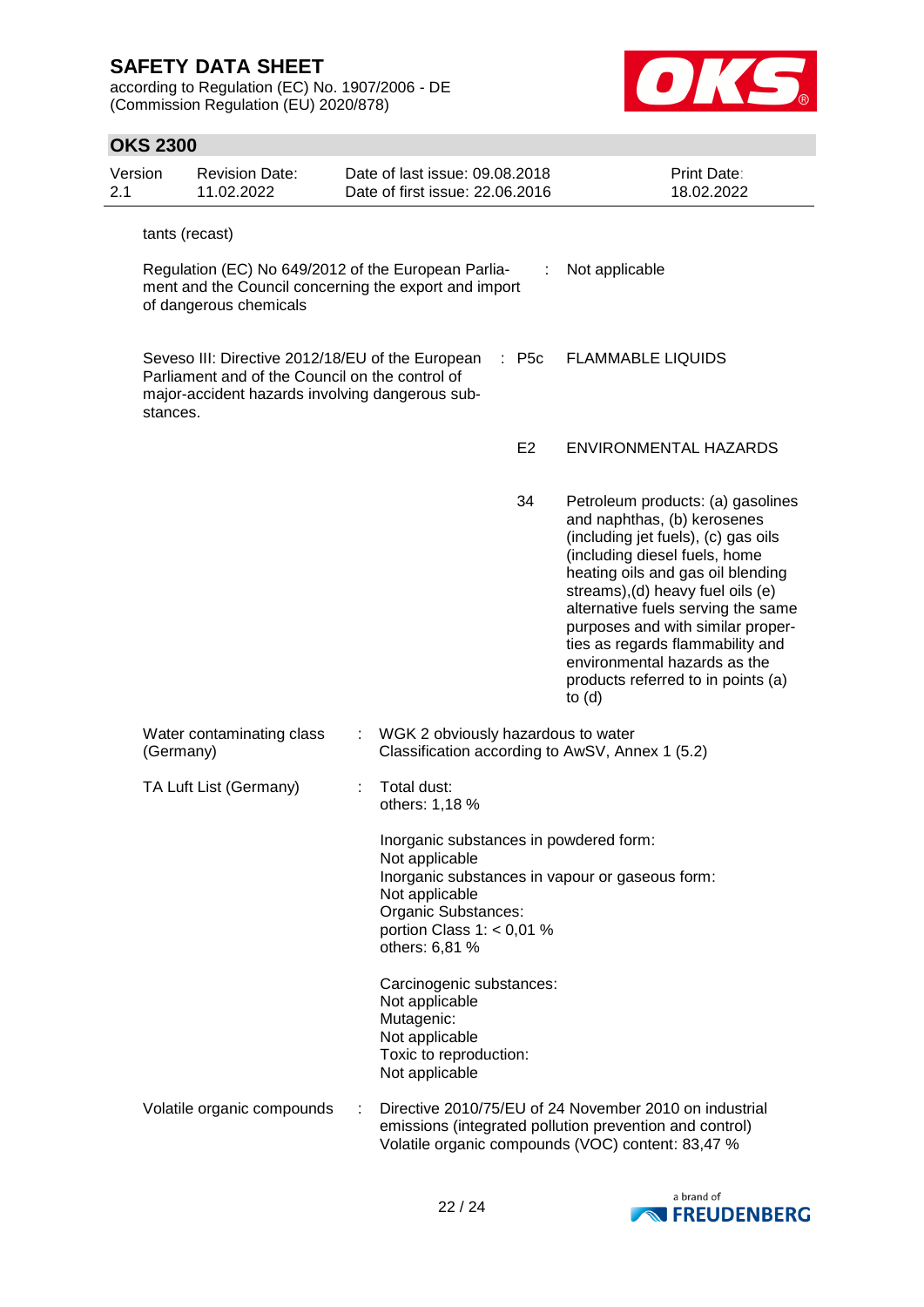according to Regulation (EC) No. 1907/2006 - DE (Commission Regulation (EU) 2020/878)



### **OKS 2300**

| Version | <b>Revision Date:</b> | Date of last issue: 09.08.2018  | <b>Print Date:</b> |
|---------|-----------------------|---------------------------------|--------------------|
| 2.1     | 11.02.2022            | Date of first issue: 22,06,2016 | 18.02.2022         |

#### **15.2 Chemical safety assessment**

This information is not available.

### **SECTION 16: Other information**

| <b>Full text of H-Statements</b> |                                                         |
|----------------------------------|---------------------------------------------------------|
| H <sub>226</sub>                 | : Flammable liquid and vapour.                          |
| H <sub>304</sub>                 | May be fatal if swallowed and enters airways.           |
| H315                             | Causes skin irritation.                                 |
| H317                             | : May cause an allergic skin reaction.                  |
| H <sub>3</sub> 19                | : Causes serious eye irritation.                        |
| H336                             | : May cause drowsiness or dizziness.                    |
| H411                             | : Toxic to aquatic life with long lasting effects.      |
| <b>EUH066</b>                    | : Repeated exposure may cause skin dryness or cracking. |

#### **Full text of other abbreviations**

| Note P            | : The classification as a carcinogen or mutagen need not apply<br>if it can be shown that the substance contains less than 0,1 %<br>w/w benzene (Einecs No 200-753-7). When the substance is<br>not classified as a carcinogen at least the precautionary<br>statements (P102-)P260- P262-P301 + P310-P331 shall ap-<br>ply. This note applies only to certain complex oil-derived sub-<br>stances in Part 3. |
|-------------------|---------------------------------------------------------------------------------------------------------------------------------------------------------------------------------------------------------------------------------------------------------------------------------------------------------------------------------------------------------------------------------------------------------------|
| DE TRGS 900       | Germany. TRGS 900 - Occupational exposure limit values.                                                                                                                                                                                                                                                                                                                                                       |
| DE TRGS 900 / AGW | : Time Weighted Average                                                                                                                                                                                                                                                                                                                                                                                       |

ADN - European Agreement concerning the International Carriage of Dangerous Goods by Inland Waterways; ADR - European Agreement concerning the International Carriage of Dangerous Goods by Road; AIIC - Australian Inventory of Industrial Chemicals; ASTM - American Society for the Testing of Materials; bw - Body weight; CLP - Classification Labelling Packaging Regulation; Regulation (EC) No 1272/2008; CMR - Carcinogen, Mutagen or Reproductive Toxicant; DIN - Standard of the German Institute for Standardisation; DSL - Domestic Substances List (Canada); ECHA - European Chemicals Agency; EC-Number - European Community number; ECx - Concentration associated with x% response; ELx - Loading rate associated with x% response; EmS - Emergency Schedule; ENCS - Existing and New Chemical Substances (Japan); ErCx - Concentration associated with x% growth rate response; GHS - Globally Harmonized System; GLP - Good Laboratory Practice; IARC - International Agency for Research on Cancer; IATA - International Air Transport Association; IBC - International Code for the Construction and Equipment of Ships carrying Dangerous Chemicals in Bulk; IC50 - Half maximal inhibitory concentration; ICAO - International Civil Aviation Organization; IECSC - Inventory of Existing Chemical Substances in China; IMDG - International Maritime Dangerous Goods; IMO - International Maritime Organization; ISHL - Industrial Safety and Health Law (Japan); ISO - International Organisation for Standardization; KECI - Korea Existing Chemicals Inventory; LC50 - Lethal Concentration to 50 % of a test population; LD50 - Lethal Dose to 50% of a test population (Median Lethal Dose); MARPOL - International Convention for the Prevention of Pollution from Ships; n.o.s. - Not Otherwise Specified; NO(A)EC - No Observed (Adverse) Effect Concentration; NO(A)EL - No Observed (Adverse)